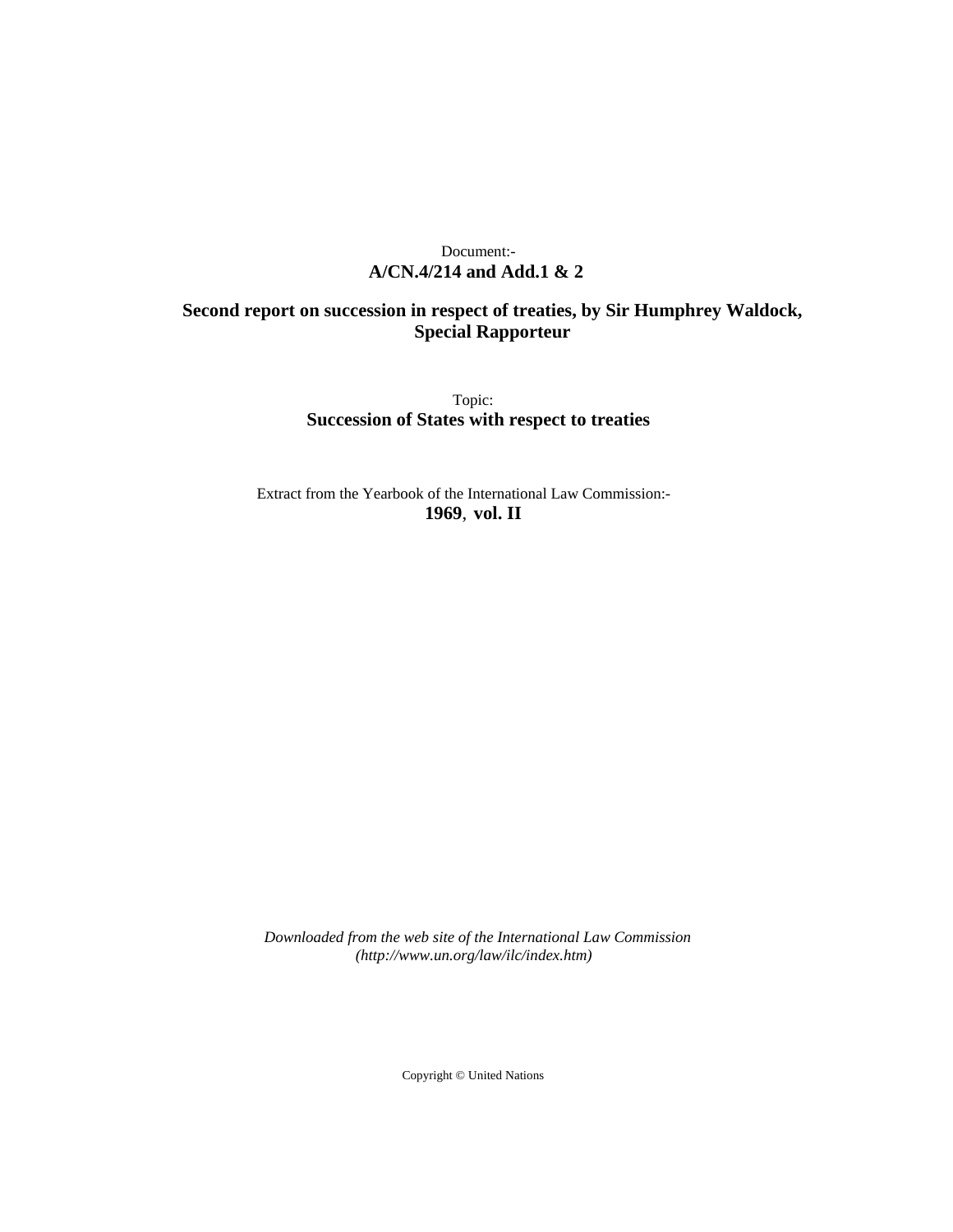# **DOCUMENT A/CN.4/214 AND ADD.l \* AND 2**

**Second report on succession in respect of treaties, by Sir Humphrey Waldock, Special Rapporteur**

*[Original text: English] [18 April, 9 June and 22 July 1969]*

# **CONTENTS**

|  |                                                                                                          | Paragraphs | Page |
|--|----------------------------------------------------------------------------------------------------------|------------|------|
|  | I. INTRODUCTION                                                                                          |            |      |
|  | A. The basis of the present report $\ldots$ $\ldots$ $\ldots$ $\ldots$ $\ldots$ $\ldots$ $\ldots$        | $1-10$     | 46   |
|  | B. Proceedings in the General Assembly                                                                   | 11         | 47   |
|  | C. Secretariat studies relating to the topic of succession of States $\dots$ .                           | 12         | 47   |
|  | <b>D.</b> Recent study by the International Law Association $\ldots$ ,                                   | $13 - 18$  | 47   |
|  | E. The question of decolonization as an element in the topic of succession of                            | 19-23      | 49   |
|  | II. Text of draft articles with commentary                                                               |            |      |
|  | Article 1. Use of terms $\ldots$ $\ldots$ $\ldots$ $\ldots$ $\ldots$ $\ldots$ $\ldots$ $\ldots$ $\ldots$ |            | 50   |
|  |                                                                                                          |            | 50   |
|  | Article 2. Area of territory passing from one State to another $\dots$                                   |            | 52   |
|  |                                                                                                          |            | 52   |
|  | Article 3. Agreements for the devolution of treaty obligations or rights upon                            |            |      |
|  |                                                                                                          |            | 54   |
|  |                                                                                                          |            | 54   |
|  | Article 4. Unilateral declaration by a sucessor State $\ldots$ ,                                         |            | 62   |
|  |                                                                                                          |            | 62   |

Incorporating document A/CN.4/214/Add.l/Corr.l.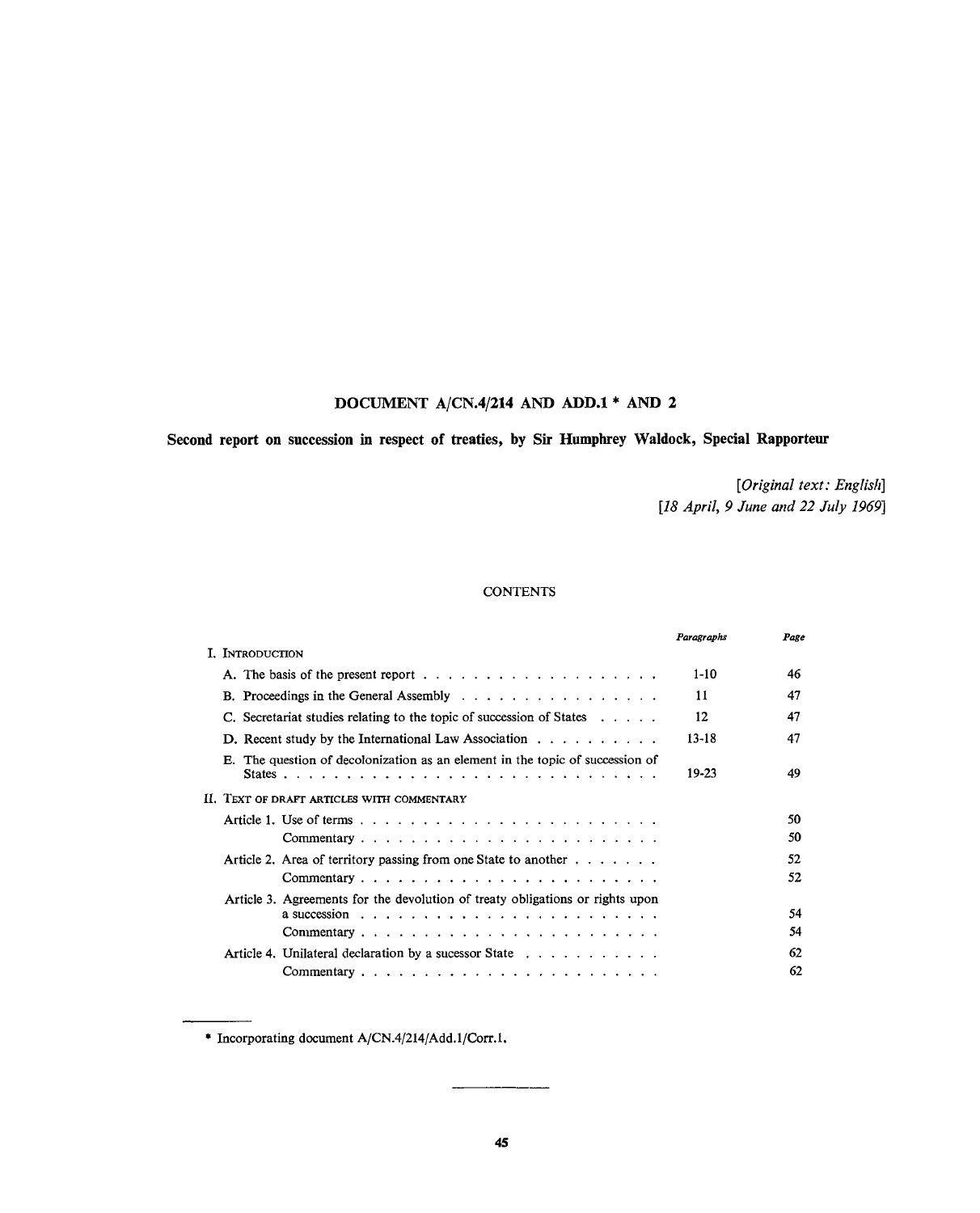## I. Introduction

## A. THE BASIS OF THE PRESENT REPORT

1. The Special Rapporteur's first report on this topic, which was entitled "Succession of States and Governments in respect of treaties",<sup>1</sup> was submitted to the Commission at its twentieth session. Owing to the heavy calls upon his time made by the first session of the United Nations Conference on the Law of Treaties, the Special Rapporteur found himself obliged to confine that report to a review of certain aspects of the topic and to the submission of four articles of a primarily introductory character.

2. At that session the Commission also had before it a first report of a preliminary character on "Succession of States in respect of rights and duties resulting from sources other than treaties",<sup>2</sup> submitted by Mr. Mohammed Bedjaoui, Special Rapporteur on that aspect of the topic of succession of States.

3. The two reports were considered successively by the Commission, beginning with the report of Mr. Bedjaoui on succession in respect of rights and duties resulting from sources other than treaties and continuing with the report of the present Special Rapporteur on succession in respect of treaties. A full summary of the Commission's discussion of the two reports, together with its conclusions, is included in chapter III, section C of the Commission's report for 1968.<sup>3</sup>

## *Dividing lines between the two topics of succession*

4. In the course of the discussion in the Commission general agreement was expressed with the view that the criterion for demarcation between the topics entrusted to the two separate Special Rapporteurs should be "the subject-matter of succession, i.e. the content of succession and not its modalities".<sup>4</sup> Accordingly, considering that the reference to "rights and duties resulting from *sources* other than treaties" in the title to the topic entrusted to Mr. Bedjaoui might imply a different line of demarcation, the Commission amended that title to read more simply: "Succession in respect of matters other than treaties". Consequent upon this amendment, the Commission also endorsed the present Special Rapporteur's suggestion that in the interests of uniformity the title to the topic dealt with in his report should be modified to read: "Succession in respect of treaties".<sup>6</sup>

5. In the same general connexion, the Commission noted<sup>6</sup> the present Special Rapporteur's interpretation of his task as "strictly limited to succession with respect to treaties, i.e. to the question how far treaties previously concluded and applicable with respect to a given territory might still be applicable after a change in the sovereignty over that territory"; and his proposal to proceed on the basis that the present topic is "essentially concerned only with the question of succession in respect of the treaty as such".

 $\mathbf{r}$ 

## *Nature and form of the work*

6. The Commission was agreed that its work on succession of States in respect of treaties, as also on the topics of succession of States entrusted to Mr. Bedjaoui, should combine the technique of codification with that of progressive development of international law.<sup>7</sup>

7. The Commission, while postponing its decision on the final form to be given to its work, noted <sup>8</sup> the statements of the present Special Rapporteur that he intended:

*(a)* To cast his study of succession in respect of treaties in the form of draft articles on the model of a convention in order to provide the Commission with specific texts on which to focus the discussion and in order to clarify the issues; and

*(b)* To prepare the draft in the form of an autonomous group of articles on the specific topic of succession in respect of treaties.

The Special Rapporteur has accordingly proceeded upon that basis in drawing up his second report.

## *Origins and types of succession*

8. On the substantive aspects of its work on succession of States, the Commission was unanimous in thinking that it would not be advisable to deal separately with the origins and types of succession. Members considered that it would be "sufficient for the Commission and the Special Rapporteurs on the topic to bear in mind the various situations, with a view to formulating, when necessary, a special rule for the case of a succession due to a particular cause".<sup>9</sup>

## *Specific problems of new States*

9. During the discussion members of the Commission commented upon the possible implications of "decolonization" in regard to its study of succession of States. Varying views were expressed, particular reference being made to General Assembly resolutions 1765 (XVII) of 20 November 1962 and 1902 (XVIII) of 18 November 1963, which recommended that the Commission should proceed with its work on the succession of States "with appropriate reference to the views of States which have achieved independence since the Second World War". In the light of the discussion and the resolutions in question, the Commission concluded that "the problem of new States should be given special attention throughout the study of the topic without, however, neglecting other causes of succession on that account".<sup>10</sup> This conclusion

<sup>1</sup> See *Yearbook of the International Law Commission, 1968,* vol. II, document A/CN.4/202, p. 87.

a  *Ibid.,* document A/CN.4/204, p. 94.

<sup>3</sup>  *Ibid.,* document A/7209/Rev.l, pp. 216-223, paras. 44-91.

<sup>4</sup>  *Ibid.,* p. 216, para. 46.

<sup>\*</sup> *Ibid.,* p. 222, para. 91.

<sup>•</sup> *Ibid.,* p. 221, para. 82.

<sup>&#</sup>x27; *Ibid.,* p. 217, para. 51, and p. 221, para. 83.

<sup>8</sup>  *Ibid.,* pp. 221 and 222, paras. 84-89.

<sup>•</sup> *Ibid.,* p. 218, para. 59.

<sup>&</sup>lt;sup>16</sup> *Ibid.*, p. 218, paras. 60 and 61.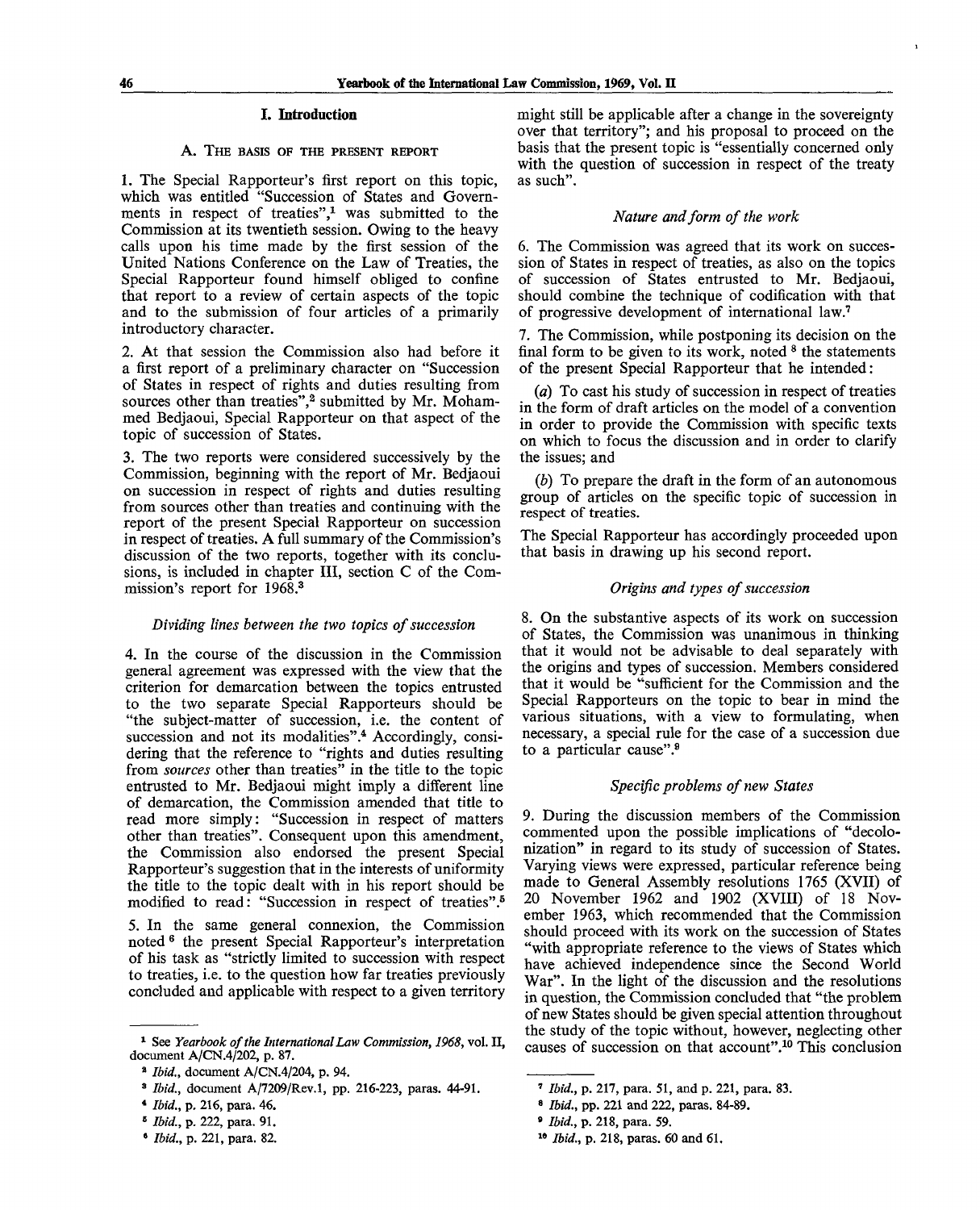the Special Rapporteur has taken as a guideline in preparing the present report. As he observed in his first report: "The Commission cannot fail to give particular importance to the case of 'new' States because it is both the commonest and the most perplexing form in which the issue of succession arises. But there is a risk that the perspective of the effort at codification might become distorted if succession in respect of treaties were to be approached too much from the viewpoint of the 'new' State alone".<sup>11</sup>

10. Various particular aspects of succession in respect of treaties were touched upon by members in the course of the discussion but were not pursued having regard to its preliminary character. One point made by some members was that the Sub-Committee in 1963 had recommended that the Special Rapporteur should "initially concentrate on the topic of State succession, and should study succession of Governments in so far as necessary to complement the study of State succession".<sup>12</sup> In the light of that recommendation these members suggested the omission of any reference to "Governments" in the title of the present topic; and this suggestion has been followed by the Special Rapporteur in the present report.

#### B. PROCEEDINGS IN THE GENERAL ASSEMBLY

11. During the twenty-third session of the General Assembly the report of the International Law Commission on the work of its twentieth session was considered by the Sixth Committee at its 1029th to 1039th meetings. The topic of succession of States gave rise to comments from a number of representatives whose observations were in the main directed to the same aspects of the topic as had been the subject of discussion within the Commission. As in the Commission, differing views were expressed on some of the points; and, the debate being of a preliminary character, no conclusions were recorded by the Sixth Committee. A summary of the debate is contained in paragraphs 38 to 58 of the Committee's report to the General Assembly.<sup>13</sup> In resolution 2400 (XXIII) of 11 December 1968 the General Assembly confined itself to recalling its previous resolutions on succession of States and Governments and to recommending that the Commission should continue its work on this topic, "taking into account the views and considerations referred to in General Assembly resolutions 1765 (XVII) and 1902 (XVIII)".

## C. SECRETARIAT STUDIES RELATING TO THE TOPIC OF SUCCESSION OF STATES

12. The Secretariat, it may be useful to recall, has prepared and distributed to members of the Commission the following documents relevant to the Commission's study of succession in respect of treaties:

*(a)* A memorandum on the succession of States in relation to membership in the United Nations;<sup>14</sup>

*{b)* A memorandum on the succession of States in relation to general multilateral treaties of which the Secretary-General is the depositary;<sup>15</sup>

*(c)* A study entitled "Digest of the decisions of international tribunals relating to State succession";<sup>16</sup>

*(d)* A study entitled "Digest of decisions of national courts relating to succession of States and Governments":<sup>17</sup>

(e) Five studies on the succession of States to multilateral treaties;<sup>18</sup>

(/) A volume of the United Nations Legislative Series entitled *Materials on Succession of States,<sup>19</sup>* containing the information provided or indicated by Governments of Member States in response to the Secretary-General's circular note inviting them to submit the text of any treaties, laws, decrees, regulations, diplomatic correspondence etc., concerning the procedure of succession relating to the States which have achieved independence since the Second World War.

## D. RECENT STUDY BY THE INTERNATIONAL LAW **ASSOCIATION**

13. The legal literature on the subject of the succession of States and Governments is extensive <sup>20</sup> and, so far as was possible and appropriate, has been consulted by the Special Rapporteur. Special mention must, however, be made of a recent study by the International Law Association because of its convenient collection and exposition of a large volume of State practice relating to succession in respect of treaties. In 1961, the International Law Association established a Committee of fourteen members to study the subject of "the Succession of New States to the Treaties and Certain Other Obligations of their Predecessors", the Chairman of the Committee being Professor Charles Rousseau and the Rapporteur Professor D. P. O'Connell. The Committee presented an interim report which was discussed at the Fifty-Second Conference of the Association held at Helsinki in 1966.<sup>21</sup> On the basis of this interim report the Association adopted four recommendations of a policy character

14 See *Yearbook of the International Law Commission, 1962,* vol. II, document A/CN.4/149 and Add.l, p. 101.

<sup>11</sup>  *Ibid.,* document A/CN.4/202, p. 90, para. 14.

<sup>18</sup>  *Ibid.,* document A/7209/Rev.l, p. 222, para. 90.

<sup>18</sup>  *Official Records of the General Assembly, Twenty-third Session, Annexes,* agenda item 84, document A/7370.

<sup>15</sup>  *Ibid.,* document A/CN.4/150, p. 106.

<sup>16</sup>  *Ibid.,* document A/CN.4/151, p. 131.

<sup>17</sup> See *Yearbook of the International Law Commission, 1963,* vol. II, document A/CN.4/157, p. 95.

<sup>18</sup> See *Yearbook of the International Law Commission, 1968,* vol. II, documents A/CN.4/200/Rev.2 and A/CN.4/200/Add.1 and 2, p. 1.

<sup>19</sup> ST/LEG/SER.B/14.

<sup>&</sup>lt;sup>20</sup> The most recent work is a comprehensive study of the subject in two volumes by Professor D. P. O'Connell entitled *State Succession in Municipal Law and International Law* (University Press, Cambridge, 1967). A valuable bibliography of the law of State succession is to be found at the end of vol. I (pp. 543-562) and vol. II (pp. 387-406).

<sup>21</sup> The International Law Association, *Report of the Fifty-Second Conference, Helsinki, 1966,* p. xiii and pp. 557-595.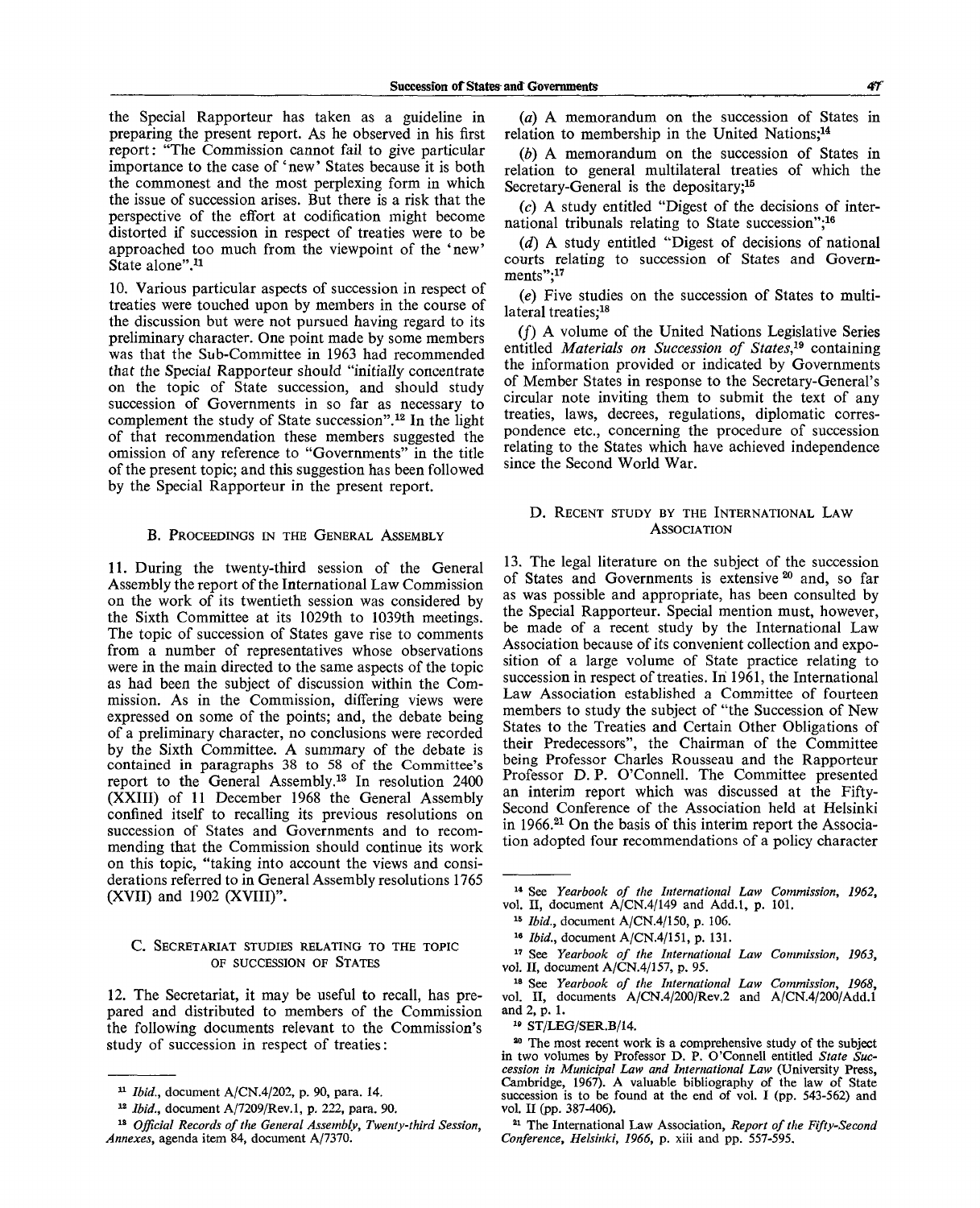designed to achieve the maximum degree of continuity in the treaty relations of newly independent States. In 1965 the Association published a volume entitled *The Effect of Independence on Treaties* and comprising sixteen chapters, which contain a series of studies on particular aspects of succession in respect of treaties accompanied by extracts from State practice set out in appendices to the various chapters. Meanwhile, the Committee continued its examination of the law of succession in relation to newly independent States and presented to the Fifty-Third Conference of the Association, held at Buenos Aires in September 1968, a second interim report in which it submitted a draft of nine resolutions for adoption by the Association.<sup>22</sup>

14. Eight of the nine resolutions drawn up by the Committee relate to succession in respect of treaties, and all these were adopted by the Association without amendment.<sup>23</sup> The resolutions are to a large extent cast in the form of draft articles and, as the product of a very recent study by a learned society having a wide membership, they are clearly of direct interest to the Commission. The report of the Committee stated that the resolutions were "presented as a carefully considered compromise"; and that, although there might be some basic differences of view among its members, the Committee was unanimous in believing that its proposals would "constitute a satisfactory working system for the solution of most problems which will arise internationally, between States of differing viewpoints".

15. The texts of the eight resolutions proposed by the Committee and adopted by the International Law Association are as follows:

1. Unless the treaty otherwise provides, a State, on attaining independence may invoke and may have invoked against it a treaty which was internationally in force with respect to the entity or territory corresponding with it prior to independence if:

(a) The newly independent State has been notified or otherwise knows that the treaty has been internationally in force with respect to the entity or territory corresponding with it prior to independence, and

- (6) (i) The newly independent State and the other party or parties have expressly agreed to be bound by the terms of the treaty; or
	- (ii) The newly independent State and the other party or parties have applied the terms of the treaty *inter se;* or
	- (iii) In the case of a bilateral treaty, neither the newly independent State nor the other party has declared, within a reasonable time after the attaining of independence, that the treaty is regarded as no longer in force between them; or
	- (iv) In the case of a multilateral treaty, the newly independent State has not declared, within a reasonable time after the attaining of independence, that the treaty is not in force with respect to it.

2. In cases of unions or federations of States, treaties, unless they otherwise provide, remain in force within the regional limits prescribed at the time of their conclusion to the extent to which their implementation is consistent with the constitutional position established by the instrument of union or federation.

In such a case where the treaty remains in force, the question whether the union or federation becomes responsible for performance of the treaty is dependent on the extent to which the constituent governments remain competent to negotiate directly with foreign States and to become parties to arbitration proceedings therewith.

In cases of dissolution of unions or federations, the separate components of the composite State may invoke or have invoked against them treaties of the composite State to the extent to which these are consistent with the changed circumstances resulting from the dissolution.

3. Termination of a treaty by notice or otherwise between two original parties does not in itself have the effect of terminating the application of the treaty vis-a-vis the successor States or as between the successor States.

4. In view of the circumstances that some successor States of two or more parties to a treaty may remain parties thereto, it is recommended that when a successor State takes action either to affirm the treaty or to terminate it, it should consider the question whether the treaty is in force with respect to other States, and it should, where it wishes to terminate a treaty as against such successor States, address notes to this effect to those successor States who have not clearly stated their intention to continue the treaty, as well as to those who have.

5. Unless a multilateral treaty otherwise provides, a newly independent State which succeeds to it becomes a beneficiary of the rights and becomes affected by the obligations thereof vis-a-vis all parties thereto, including its own predecessor and other succeeding States, whether they are successors to the same predecessor State or to other parties.

6. The question whether successor States which indicate their wish and intention to regard themselves as successor States to treaties which are not in force at the time of their independence can be counted for the purpose of aggregating the number of States parties to the convention for the purpose of bringing it into force is a question which requires further study.

7. A newly independent State is not bound by any of the rights or obligations resulting from the ratification by its predecessor State of a convention which is not in force at the date of independence.

8. When a treaty which provides for the delimitation of a national boundary between two States has been executed in the sense that the boundary has been delimited and no further action needs to be taken, the treaty has spent its force and what is succeeded to is not the treaty but the extent of national territory so delimited; but where a boundary treaty provides for future action to delimit it, or provides for future reciprocal rights in relation to the boundary, the question whether the treaty is succeeded to or not is a question to be answered by reference to the principles in section 1 above where these are applicable, and where they are not applicable it is to be answered by reference to such other legal principles as may prove to be relevant.

16. In its report the Committee attached to its draft resolutions a number of explanatory "notes" together with the "separate comments" of the Rapporteur and five other members of the Committee. Included also in the report were the texts of five "additional points" proposed by the Rapporteur and concerned with the implications of "reservations" and "interpretative declarations" in cases of succession in respect of treaties. As the Committee had been unwilling to take a position on the question of reservations to treaties pending its consideration by the United Nations Conference on the

<sup>1&</sup>lt;sup>2</sup> International Law Association, Buenos Aires Conference (1968), *Interim Report of the Committee on the Succession of New States to the Treaties and Certain Other Obligations of their Predecessors,* pp. 1-3.

<sup>&</sup>lt;sup>23</sup> Information supplied by the secretariat of the International Law Association; the ninth resolution, which concerns liability for the debts of the previous administration, was deferred for further consideration.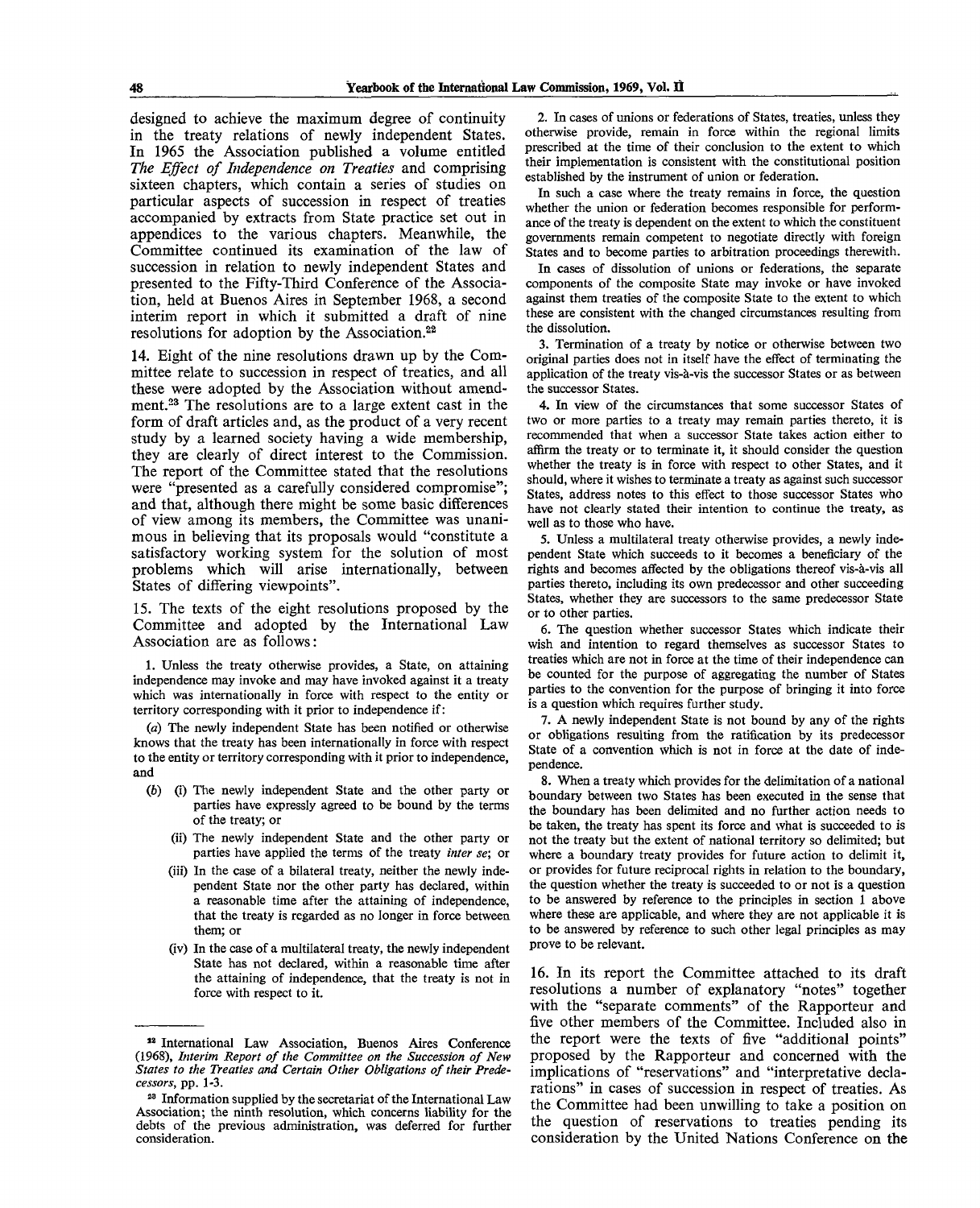Law of Treaties, these "additional points" were referred to as merely "offered for consideration" and were not the subject of any pronouncement by the Committee or by the plenary conference of the International Law Association.

17. The texts of the "additional points" proposed by the Rapporteur of the International Law Association were as follows:

10. A successor State can continue only the legal situation brought about as a result of its predecessor's signature or ratification. Since a reservation delimits that legal situation it follows that the treaty is succeeded to (if at all) with the reservation.

11. A new State which does not wish to continue the reservations of its predecessor is free to withdraw these, or delimit them so as to enter more fully into the undertakings of the convention.

12. A new State may not append new reservations to its declaration of continuity without the consent of the other parties to the convention. However, under the existing rules of international law, this consent may be tacit, and if no other party objects within a reasonable time to the reservation it may be deemed to be effective in virtue of tacit consent. However, tacit consent may not be presumed when in virtue of the terms of the convention reservations are excluded or are permitted only in respect of some articles and the successor State has reserved other than these articles.

13. Since a new State take over the legal situation of its predecessor, it takes over the consequences of its predecessor's objections to an incompatible reservation made to a multilateral convention by another party. Therefore the reservation would not be effective against the new State unless the latter formally waives the objection.

14. A new State also takes over the effects of any interpretative declaration of its predecessor until it makes an alternative declaration which it can do in its declaration of continuity.

18. Appended to the texts of the "resolutions" and "additional points" are a number of "notes" on particular aspects of the topic and of "comments" by individual members of the Committee. The report also has five annexes containing recent State practice and other material relating to succession of new States.

## E. THE QUESTION OF DECOLONIZATION AS AN ELEMENT IN THE TOPIC OF SUCCESSION OF STATES

19. The International Law Association resolutions, although limited to the succession of "new" States, cover much of the ground which falls within the subject entrusted to the present Special Rapporteur. They do not touch the case of the simple passing of an area of territory from the sovereignty of one existing State to that of another; nor do they have any special provision for "protected States" or territories under "mandate" or "trusteeship". On the other hand, they do deal generally with cases of "unions" and "federations" of States. Furthermore, although the main emphasis of the resolutions is on "newly independent" States, they formulate general rules for application to "new" States and do not differentiate between "new" States resulting from decolonization and other "new" States.

20. Both in the International Law Commission and in the Sixth Committee of the United Nations General Assembly, varying views were expressed regarding the significance of the process of "decolonization" as an

element in the law of succession.<sup>24</sup> Some members considered that succession resulting from decolonization should be the subject of a special study by the Commission, envisaging as a possibility the need to include a separate chapter on decolonization in the Commission's draft. These members urged that decolonization is one of the aims of the international community and is proceeding under its supervision; that succession resulting from decolonization, as a result, presents specific aspects peculiar to it; and that decolonization has given rise to rules which affect the rules of traditional succession. It was not, they said, a question of minimizing the other aspects of succession, but of emphasizing the aspects resulting from decolonization. Other members, however, stressed the need to avoid confusing succession with decolonization, which they considered as merely one of the processes of transferring sovereignty from one State to another that create succession problems. In the view of these other members elements of continuity and rupture appear both in decolonization and traditional succession; decolonization is approaching completion, and the adoption of rules governing it will not satisfy future needs; attention should therefore be devoted mainly to the cases of succession most likely to occur in the future, e.g. dissolution, merger, economic integration, and not only to the important but transitory problems of decolonization. Certain other members took the view that, since the Commission was to study the problems of succession affecting all new States, the question of studying decolonization was ultimately only a question of priorities.

21. The principal new factor which has appeared in the practice regarding succession of States during the period of decolonization under the United Nations has been the use of the agreements commonly referred to as "devolution" or inheritance agreements. Otherwise, the State practice which has so far been published—and this is now quite extensive—contains comparatively little evidence suggesting, so far as concerns the present topic, a need to treat decolonization as a specific category of succession. Equally, it contains little evidence to suggest that decolonization, as such, calls for recognition as a specific element in the legal rules applicable to the succession of new States. The points mentioned in the Commission or in the Sixth Committee as possibly calling for a special treatment of decolonization appear for the most part to be points which, if valid, will be valid also in the case of a new State arising from a dismemberment outside the process of decolonization. As to "devolution" agreements, these may, in principle, occur in any instance of the creation of a new State by agreement with the predecessor State. On the other hand, they have been specially connected with the creation of new States within the process of "decolonization"; and the context in which these agreements were concluded may clearly, under the general law of treaties, affect their interpretation or even their validity. Accordingly, the State practice in regard to these agreements must, in the view of the Special Rapporteur, be closely examined by the Commission and due account be taken of

<sup>24</sup> See *Yearbook of the International Law Commission, 1968,* vol. II, document A/7209/Rev.l, pp. 218-220, paras. 57-70.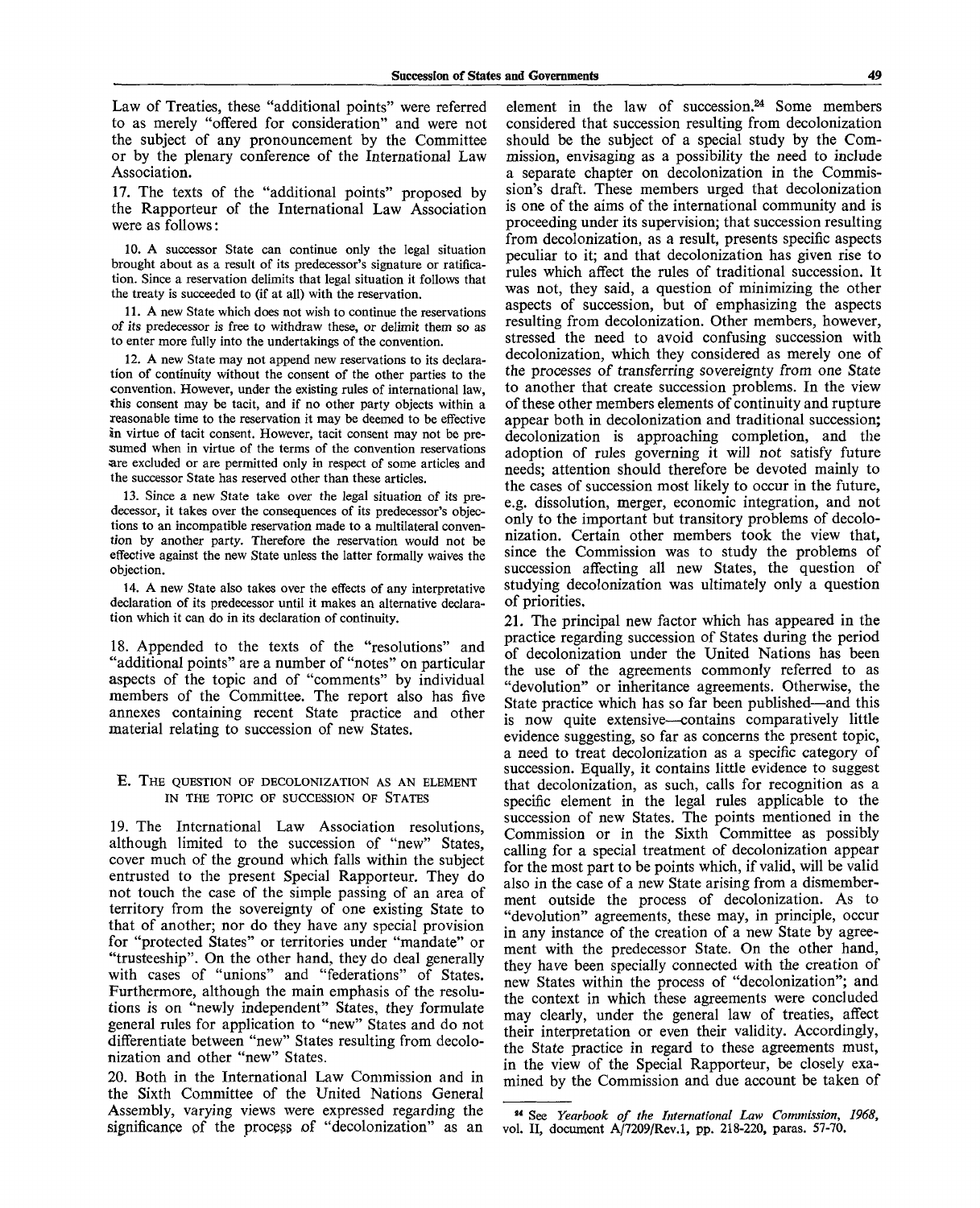their special context. But when this has been done, it is not believed that the State practice will be found to call for a general study of decolonization as a separate category of succession.

22. In general, the question with which the Commission has to concern itself is believed to be not so much whether decolonization may constitute a special new form of succession as what may be the implications of the principles of the Charter, including "self-determination", in the modern law concerning succession in respect of treaties. The point may be illustrated by reference to resolution 1 adopted by the International Law Association. Sub-paragraphs *(b)* (iii) and *(b)* (vi) of that resolution clearly proceed upon the basis that the modern law does, or ought to, presume that a "newly independent State" consents to be bound by any treaties previously in force internationally with respect to its territory, unless within a reasonable time it declares a contrary intention. In formulating that presumption the International Law Association was no doubt influenced by the ever-increasing interdependence of States, the consequential advantages of promoting the continuity of treaty relations in cases of succession and the considerable extent to which in the era of decolonization newly independent States have accepted the continuance of the treaties of the predecessor sovereigns. It is, however, one thing to admit as a matter of policy the general desirability of a certain continuity in treaty relations upon the occurrence of a succession and another thing to express that policy in terms of a legal presumption. On this point, quite independently of the question whether such a presumption is compatible with the modern State practice, the Commission may have to consider the possible relevance in this regard of the principle of self-determination.

23. Attention has been drawn in this introduction to the above-mentioned presumption in the first resolution of the text of the International Law Association because it touches a fundamental point of principle affecting the Commission's general approach to the formulation of the law relating to the succession of newly independent States. The point will be further, and more closely, examined in the commentaries to articles 3 and 4 of the present draft. The traditional law on this point—the principle that a new State begins its treaty relations with a clean slate—was certainly consistent with the principle of self-determination, even if in certain respects it may have been inadequate. The question for the Commission will be whether to retain this principle of the traditional law as the underlying norm or to follow the International Law Association and admit a certain presumption in favour of the transmission of the treaties of the predecessor sovereign to a new State.

### **II. Text of draft articles with commentary**

## *Article 1. Use of terms*

**For the purposes of the present articles:**

**1. (a) "Succession" means the replacement of one State by another in the sovereignty of territory or in the competence to conclude treaties with respect to territory;**

*(b)* **"Successor State" means the State which has replaced another State on the occurrence of a "succession";**

**(c) "Predecessor State" means the State which has been replaced on the occurrence of a "succession".**

#### *Commentary*

(1) *Paragraph 1* (a) specifies the sense in which the term 'succession" is used in the draft articles and is of cardinal importance for the whole structure of the draft. In many systems of municipal law, "succession" is a legal term and a legal institution which connotes the devolution from one person to another of rights or obligations automatically *by operation of law* on the happening of an event, as, for example, upon a death. The "successor" may or may not, in any particular system of law, have an option to disclaim the "succession". But in principle the event in question and the relationship of the "successor" to the person affected by the event cause the successor as a matter of law to "succeed" to certain rights or obligations of that person. The term "succession" therefore tends in municipal law to carry the meaning of a legal institution which, given the relevant event, by itself brings about the transfer of legal rights and obligations. In international law analogies drawn from municipal law concepts of succession are frequent in the writings of jurists and are sometimes also to be found in State practice. A natural enough tendency also manifests itself both among writers and in State practice to use the word "succession" as a convenient term to describe any assumption by a State of rights or obligations previously applicable with respect to territory which has passed under its sovereignty without any nice consideration of whether this is truly succession by operation of law or merely a voluntary arrangement of the States concerned. This looseness in the use of the expression "State succession" in international law is reflected in the definition given to the term *"Succession d'Etats"* in the *Dictionnaire de la terminologie du droit international^* which translated \*reads as follows:

A term frequently use • by writes to denote:

*(a)* The situation which occurs when one State permanently replaces another State in a tetritory and with respect to the population of that territory as a result of total incorporation or partial annexation, of division or of the creation of a new State, whether the State to which the territory in question previously pertained continues or ceases to exist:

*(b)* The substitution of one State in the rights and obligations of the other State which results from that situation "Succession of States means both the territorial change itself- in other words, the fact that within a given territory one State replaces another—and the succession of one of those States to the rights and obligations of the other (i.e., of the State whose territory has passed to the successor State)." Kelsen, *Academie de Droit International,* vol. **42,** p. 314.

(2) Municipal law analogies, however suggetsive and valuable in some connexions, have always to be viewed

**as** Paris, Sirey, 1960, **p.** 587.

**<sup>\*</sup>** *Editorial note.* Translation supplied **by Sir Humphrey** Waldock.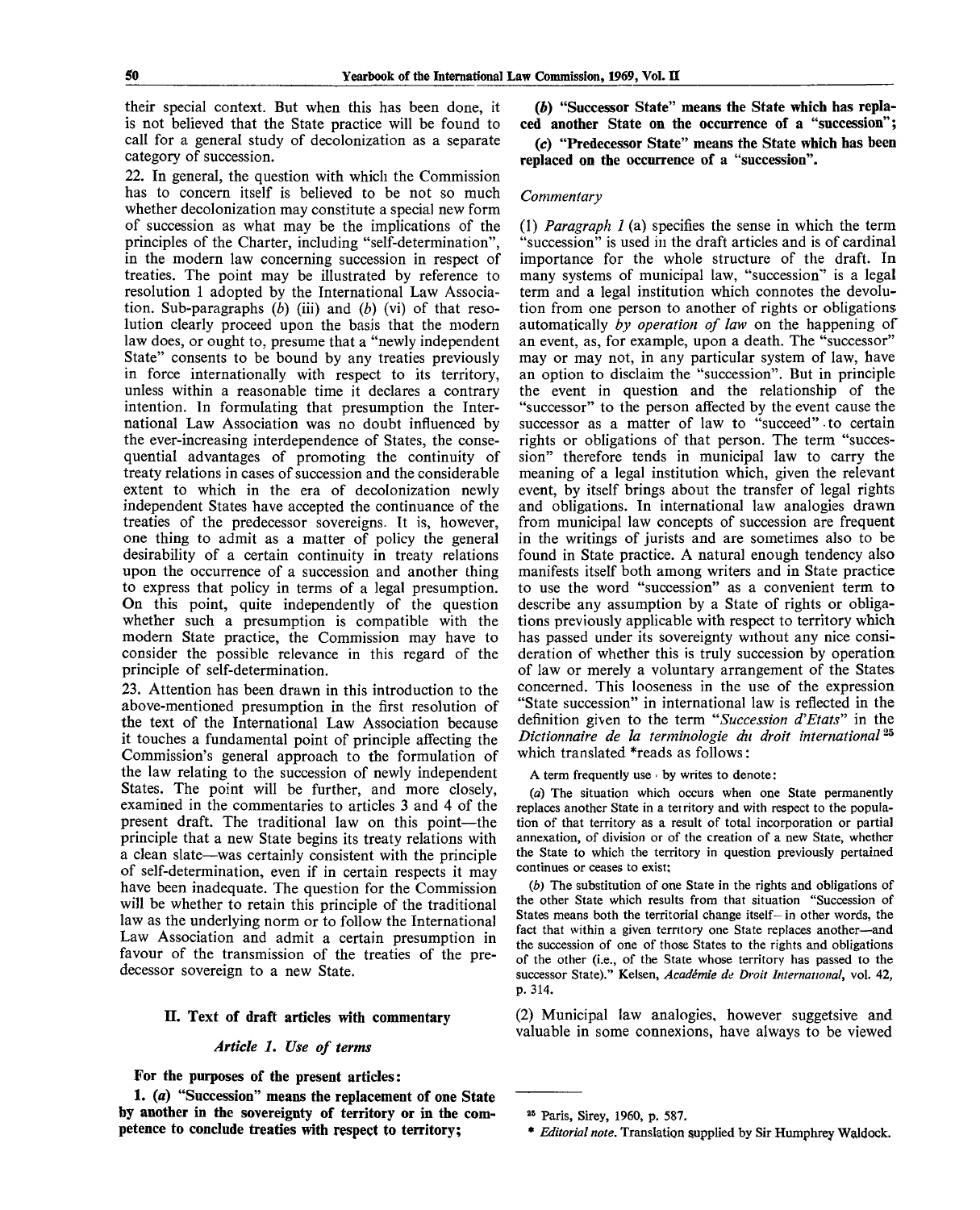with caution in international law; for an assimilation of States to individuals as legal persons neglects fundamental differences and may lead to unjustifiable conclusions derived from municipal law. In international law and more especially in the field of treaties, the crucial question is to determine whether and how far the law recognizes any cases of "succession" in the strict, municipal law sense of the transfer of rights or obligations by operation of law. The answer to be given to this question will only become clear for the purposes of the present articles when the Commission has undertaken a full examination of the subject of succession in respect of treaties. Meanwhile, for working purposes and without in any way prejudging the outcome of that examination, the Special Rapporteur considers it advisable to use the term "succession" exclusively as referring to the *fact* of the replacement of one State by another in the sovereignty of territory or in the competence to conclude treaties with respect to territory. Indeed, purely for drafting reasons it will probably be found convenient, whatever the Commission's conclusions on the questions of substance, to use the term "succession" exclusively as referring to the fact of a change in the sovereignty or treaty-making competence and to state separately and specifically any possible transfer of rights or obligations occurring upon such a "succession".

(3) The Special Rapporteur emphasizes that the meaning attributed to the term "succession" in paragraph  $1(a)$  is not intended as a general or exclusive definition of "succession" as a legal term in international law. On the contrary, as the title and opening words of the article imply, paragraph 1 *(a)* simply states the meaning with which the word "succession" is used in the present draft. If heavy circumlocutions are to be avoided, some convenient expression is needed to denote the fact of change of sovereignty, or of change of treaty competence, which raises the question oi the continuance or otherwise of the application of treaties. The expressions "State succession" or "succession of States" are in general use and so convenient in this connexion that the temptation to employ the word "succession" for this purpose is almost inescapable, despite a certain ambiguity as to its legal implications. On the other hand, the word is certainly ambiguous since it may denote either the mere fact of a change of sovereignty or both a change of sovereignty and a transmission of rights and obligations as a legal incident of that change. Accordingly, if the word "succession" is to be used—provisionally at any rate—in its narrower, purely factual, sense of the replacement of one State by another in the sovereignty or treaty competence of a territory, it is necessary that this should be clearly stated in order to avoid any misunderstanding of the rules formulated in the draft. The Special Rapporteur, as already indicated in the previous paragraph, believes that to abopt this meaning for the word "succession" at this stage may be helpful also in regard to the Commission's study of the substantive law. The extent to which, and the conditions under which, any form of transmission of treaty rights or obligations is recognized in international law are complex and delicate questions; and it may be better that in the first instance they should be studied individually on the merits of each particular case unadulterated by concepts deriving from notions of succession in municipal law. When the relevant rules have been identified and stated for the various cases of "succession of States", the Commission will be in a better position to decide upon the appropriate terminology.

(4) These further explanations of the meaning attributed to "succession" in paragraph 1 *(a)* are prompted by the Commission's discussion of this point at the twentieth session.<sup>26</sup> In the course of that discussion members commented upon the formulation of article 1, paragraph  $2(a)$  in the Special Rapporteur's first report, in which it read: " 'Succession' means the replacement of one State by another.. .in the possession of the competence to conclude treaties with respect to a given territory".<sup>27</sup> It was explained by the Special Rapporteur that the phrase "competence to conclude treaties" had been used in the formulation, instead of "sovereignty", because it was capable of covering such special cases as "mandates", trusteeships and protected States. Some members supported this formulation, pointing out that it might also embrace maritime zones of limited jurisdiction in respect of which treaties might have been concluded by the predecessor State. Certain other members, however, preferred a formulation in terms of a change of "sovereignty" on the ground that this would exclude certain situations such as a military occupation. The Special Rapporteur doubts whether the formulation of the meaning of the term "succession" in the draft ought to be in any way influenced by such a special case as a military occupation. The appropriate procedure would seem rather a general article reserving the question of military occupations altogether from the draft, just as such special cases as "aggression" and the "outbreak of hostilities" have been reserved from the draft Convention on the Law of Treaties.<sup>28</sup> Equally, to formulate "succession" only in terms of change of sovereignty may be too narrow, having regard to the special categories of cases mentioned in the debate. In view, however, of the feeling of some members that change of "sovereignty" should find mention in the formulation, the Special Rapporteur suggests that the difficulty might be met by referring to both cases, change of sovereignty and change of treaty competence.

(5) The meanings attributed in paragraphs 1 *(b)* and 1 (c) to the terms "Successor State" and "Predecessor State" are merely consequential upon the meaning given to "succession" in paragraph 1 *(a).*

(6) As the work progresses, it may be found desirable in the present article to add the meanings of further terms in order to give precision to the sense in which they are used in the draft. But the Commission has usually found it convenient to leave the general question

<sup>26</sup> See *Yearbook of the International Law Commission, 1968,* vol. II, document A/7209/Rev.l, p. 217, paras. 47-50.

<sup>27</sup>  *Ibid.,* document A/CN.4/202, p. 90.

<sup>28</sup> See *Yearbook of the International Law Commission,* 1963, vol. **II,** document A/5509, p. 189, para. 14, and *Yearbook of the International Law Commission, 1966,* vol. II, document A/6309/Rev.l, part II, p. 176, para. 29.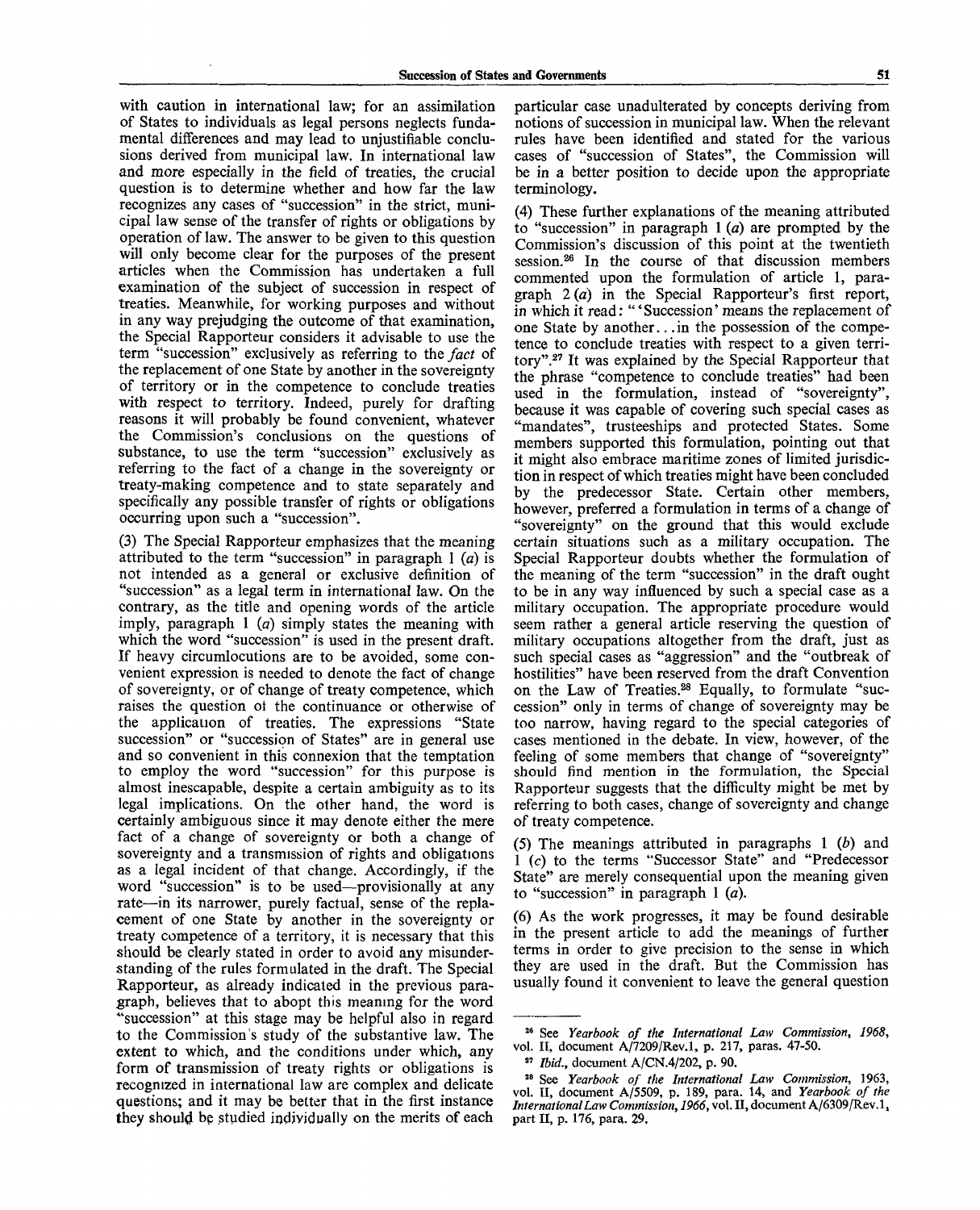of the use of terms until a later stage of its work. In this connexion, as indicated in the first report of the Special Rapporteur, certain questions may arise as to the relation between terms used in the present draft and also used in the draft convention on the law of treaties. For example, in the draft Convention on the Law of Treaties the term "treaty" is given a specific meaning <sup>29</sup> which has the effect of limiting the categories of international agreements to which the draft convention applies. Similarly, in the present draft, as in the draft Convention on the Law of Treaties, the question will arise as to whether any general reservation should be made in regard to the relevant rules of international organizations where the "succession" has reference to a constituent instrument or a treaty adopted within the organization concerned. These questions were ventilated in the Special Rapporteur's first report in articles 2 and 3 of a chapter entitled "General provisions".<sup>30</sup> The interpretation placed by the Special Rapporteur, however, on the preliminary discussion of succession of States at the twentieth session is that the Commission would, on the whole, prefer to leave aside questions of this kind until a later stage of its work on "succession". For this reason, they have been omitted from the present report in which, therefore, articles 2 and 3 of the previous draft do not again appear.

## *Article 2. Area of territory passing from one State to another*

**When an area of territory, which is not itself organized as a State possessing treaty-making competence, passes under the sovereignty of an already existing State:**

**(a) Treaties of the successor State, concluded before the succession, become applicable in respect of that area from the date of the succession, unless it appears from a particular treaty or is otherwise established that such application would be incompatible with the object and purpose of that treaty.**

(b) Treaties of the predecessor State cease to be applic**able in respect of that area from the same date.**

#### *Commentary*

(1) This article concerns the application of a rule, which is often referred to by writers as the "moving treaty frontiers" rule, in cases where an area of territory not itself a State undergoes a change of sovereignty and the successor State is an already existing State. The article is thus confined to cases which do not involve a union or federation of States and equally do not involve the emergence of a new State. Admittedly, the moving treaty frontiers rule has a wider application than the present article, since it also operates in varying degrees both in the case of a union or federation of States and in the

case of the emergence of a new State. But in these other cases the question of the continued application of the treaties of the predecessor State is much more prominent, so that the operation of the moving treaty frontiers rule requires considerable qualification. In the cases covered by the present article—the mere addition of a piece of territory to an existing State by transfer or otherwise the moving treaty frontiers rule appears in its simplest form. As that rule is a basic element underlying the whole law regarding succession in respect of treaties, it seems desirable to state it in the clearest possible form before entering upon the various cases in which its operation may require to be qualified by other rules.

(2) It is, of course, true that the moving treaty frontiers rule is a rule which by its terms excludes any succession in respect of treaties. Shortly stated, the rule provides that, on a territory's undergoing a change of sovereignty, it passes automatically out of the treaty regime of the predecessor sovereign into the treaty regime of the successor sovereign. It thus has two aspects, one positive and the other negative. The positive aspect is that the treaties of the successor State begin automatically to apply in respect of the territory as from the date of the succession. The negative aspect is that the treaties of the predecessor State, in turn, cease automatically to apply in respect of the territory. The rule thus assumes a simple substitution of one treaty régime for another, and denies altogether any succession in respect of treaties. No doubt, it was because the cases covered by the present article do not normally raise any question of succession in respect of treaties that they find no place in the recommendations of the International Law Association. Nevertheless, these cases do involve a "succession" in the sense of a replacement of one State by another in the sovereignty of the territory, so that their inclusion in the present draft articles seems in itself logical. Furthermore, as already indicated, the whole law of succession in respect of treaties is really concerned with the questions in what cases and under what conditions are there exceptions to the moving treaty frontiers rule, which is, therefore, a basic provision of that law. Accordingly, it seems not merely desirable but necessary for the Commission to include the present article in its draft.

(3) Sub-paragraph *(a)* of the article sets out the positive part of the moving treaty frontiers rule in its application to cases where territory is added to an already existing State. This aspect of the rule derives directly from the general provision of the law of treaties contained in article 25 of the draft Vienna Convention, which reads as follows:

Unless a different intention appears from the treaty or is otherwise established, a treaty is binding upon each party in respect of its entire territory.<sup>31</sup>

Implicit in that provision is the rule that when an existing State acquires the sovereignty of an additional piece of territory, its treaties automatically become applicable in respect of the newly acquired territory to the same extent as would have been the case if the territory had been

<sup>29</sup> See article 2, para.l *(a)* of the draft articles on the law of treaties, *Yearbook of the International Law Commission, 1966,* vol. II, document A/6309/Rev.l, p. 187.

<sup>30</sup> See *Yearbook of the International Law Commission, 1968,* vol. **II,** document A/CN.4/202, pp. 91 and 92.

<sup>31</sup>  *Official Records of the United Nations Conference on the Law of Treaties, Documents of the Conference,* document A/CONF.39/14, para. 256.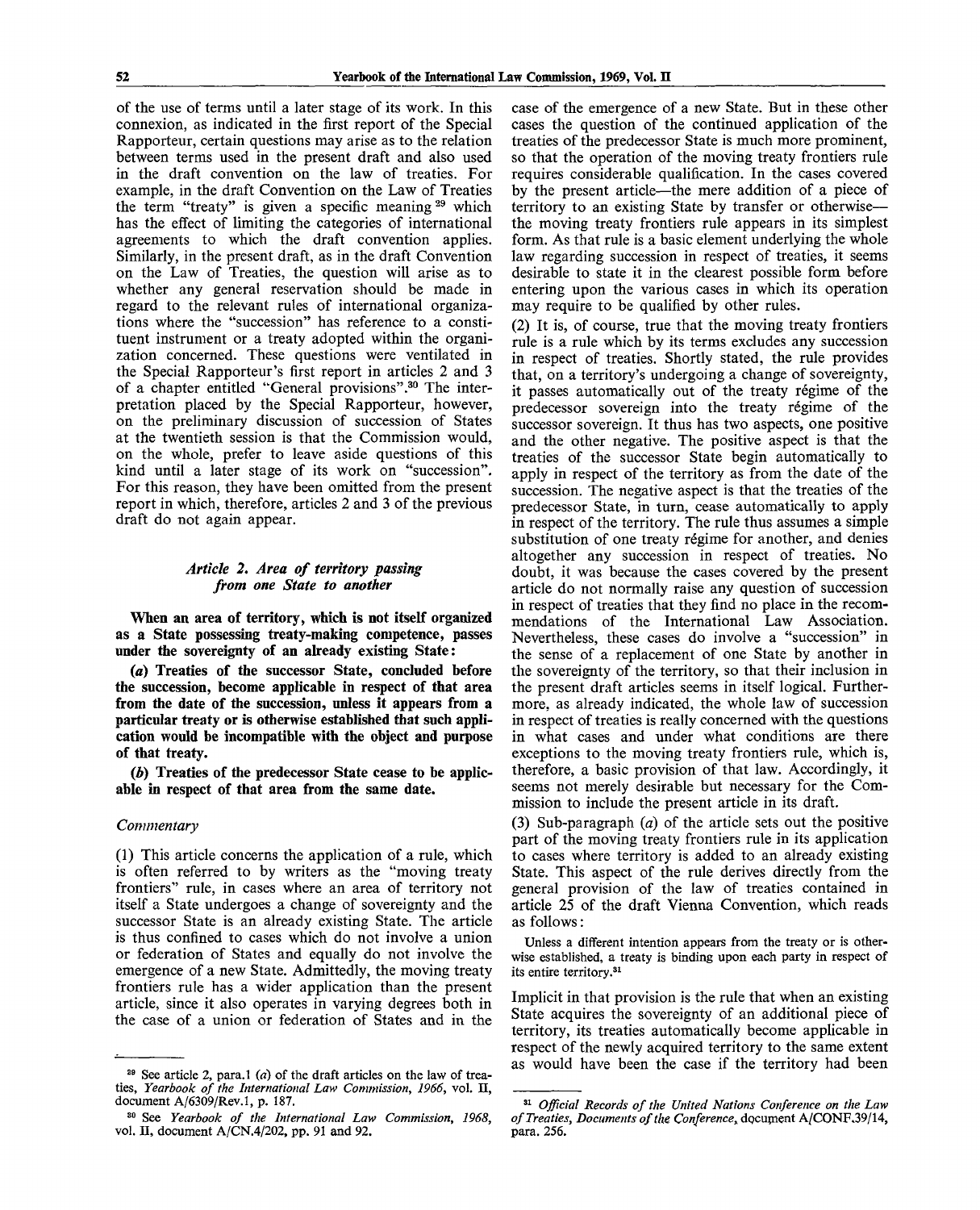under its sovereignty when each treaty was concluded. Under the law of treaties the Parties are presumed to intend that a treaty shall be applicable in respect of all the territory of each of them unless it is established that they intended the treaty to apply in respect only of a particular territory or territories or of a particular region. Except, therefore, in the case of a treaty's having a restricted territorial scope which does not embrace the newly acquired territory, a treaty must be understood as applicable automatically *and of its own force in respect of any territory newly acquired by one if its Parties.* That this is indeed the rule where an existing State acquires an additional piece of territory is confirmed by State practice.

(4) Among the earlier precedents one of the clearest statements of the rule is to be found in an Opinion given to the British Government in 1856 concerning the application of a Franco-British Treaty of 1826 to Algiers after the latter's annexation by France. The Queen's Advocate there said:

... it may be pointed out to the French Government that Treaty obligations are permanent and indefeasible, whilst the actual Geographical and Political boundaries of the Dominions of the contracting parties are necessarily subject to frequent changes, and that the object and spirit, no less than the text of this Convention, requires that its application and operation shall be co-extensive with the actual limits of the Dominions of both Nations, whatsoever may be the changes in such limits, or the date or circumstances of the acquisition of any particular place to which it may be sought to apply the provisions of the Convention, or the Administrative or fiscal system which may be there permitted or enforced by the Sovereign Power.<sup>32</sup>

Other older precedents include the extension of French treaties to Madagascar in 1896,<sup>33</sup> the extension of United States treaties to the Hawaiian Islands in 1898 by Joint Resolution of Congress,<sup>34</sup> and the application of British treaties to Cyprus after its annexation in 1915.<sup>35</sup>

(5) Similarly, on the formation of Yugoslavia after the First World War, the former treaties of Serbia were regarded as having become applicable to the whole territory of Yugoslavia. If some have questioned whether it was correct to treat Yugoslavia as an enlarged Serbia rather than as a new State, in State practice the situation was treated as one where the treaties of Serbia should be regarded as applicable *ipso facto* in respect of the whole of Yugoslavia. This seems to have been the implication of article 12 of the Treaty of St. Germain so far as concerns all treaties concluded between Serbia and the several Principal Allied and Associated Powers.<sup>36</sup> The

United States afterwards took the position that Serbian treaties with the United States both continued to be applicable and extended to the whole of Yugoslavia,<sup>37</sup> while a number of neutral Powers, including Denmark, Holland, Spain, Sweden and Switzerland, also recognized the continued application of Serbian treaties and their extension to Yugoslavia.<sup>38</sup> The United States position was made particularly clear in a State Department memorandum filed as *amicus curiae* in the case of *Ivancevic* v. *Artukovic,* where the Department said:

The weight of authority among writers on international law, as well as customary international practice, supports the rule that territorial changes of a State, whether by addition or loss of territory, do' not in general deprive that State of its rights or relieve it of its obligations under a treaty, unless the changes are such as to render execution of the treaty impossible. In the case of the enlargement of a State by addition of new territory, the weight of authority supports the principle that the territory annexed becomes impressed with the treaty obligations of the acquiring State.<sup>39</sup>

(6) Among more recent examples of the application of this rule may be mentioned the extension of Canadian treaties to Newfoundland upon the latter's becoming part of Canada,<sup>40</sup> the extension of Ethiopian treaties *to* Eritrea in 1952, when Eritrea became an autonomous unit federated with Ethiopia,<sup>41</sup> the extension of Indian treaties to the former French and Portuguese possessions on their absorption into India, and the extension of Indonesian treaties to West Irian after the transfer of that territory from the Netherlands to Indonesia.

(7) In most cases, as in the case of the French<sup>42</sup> and Portuguese possessions in India or of the recent realignment of the United States-Mexican boundary in the Chamizal tract, the moving of the treaty frontier is an automatic process and is not made the subject of any special agreement or notification. It is rather assumed to be the natural consequence of the passing of the territory under the sovereignty of the State now responsible for its foreign relations.

(8) Sub-paragraph *(b)* provides that the treaty obligations of the former sovereign in principle cease to be applicable in respect of territory which has passed into the sovereignty of another State. It states a rule which is the corollary of the rule in sub-paragraph *(a).* If the general rule in the law of treaties is that the obligations of a treaty are intended to attach to each Party in respect

<sup>83</sup> A. D. McNair, *TlieLaw of Treaties,* rev. ed. (Oxford, Clarendon Press, 1961), pp. 634-635.

<sup>33</sup> See D. P. O'Connell, *op. cit.,* vol. II, p. 34.

<sup>34</sup> See J. B. Moore, *A Digest of International Law* (Washington D.C., Government Printing Office, 1906), vol. V, pp. 348-351.

<sup>35</sup> See A. D. McNair, *op. cit.,* p. 637. For other older precedents, see A. D. McNair, *op. cit.,* 633-638, R. W. G. de Muralt, *The Problem of State Succession with regard to Treaties* (The Hague, W. P. van Stockum and Son, 1954), chap. II, and D. P. O'Connell, *op. cit.,* vol. II, chap. 21.

<sup>86</sup> See A. D. McNair, *op. cit.,* pp. 637-638. A contrary view was expressed by J. Peritch in *Recueil des cours de VAcademie de droit international* (1929-III), Paris, Librairie Hachette, 1930, vol. 28, pp. 390-391.

<sup>&</sup>lt;sup>37</sup> See G. H. Hackworth, *Digest of International Law* (Washington D.C., Government Printing Office, 1940-44), vol. V, pp. 374-375; *Foreign Relations of the United States (1927)* (Washington D.C. , Government Printing Office, 1942), vol. III, pp. 842-843.

<sup>&</sup>lt;sup>38</sup> See J. Péritch, op. cit., pp. 402-403.

<sup>30</sup> See M. M. Whiteman, *Digest of International Law* (Washington D.C., Government Printing Office, 1963), vol. 2, pp. 940-945, and especially at pp. 944-945.

<sup>&</sup>lt;sup>40</sup> R. W. G. de Muralt, op. cit., pp. 118-119.

<sup>41</sup> See *Summary of the practice of the Secretary-General as depositary of multilateral agreements* (ST/LEG/7), p. 63; R. W. G. de Muralt, *op. cit.*, pp. 84-86.

<sup>&</sup>lt;sup>42</sup> The "acts done by France for public purposes" dealt with in article 7 of the Treaty of Cession appear to relate only to internal public acts; see United Nations, *Treaty Series,* vol. 203, p. 155; A. Coret, *Revue juridique et politique de V Union francaise* (Paris, Librairie générale de droit et de jurisprudence, 1957), vol. XI, No. 3, p. 588.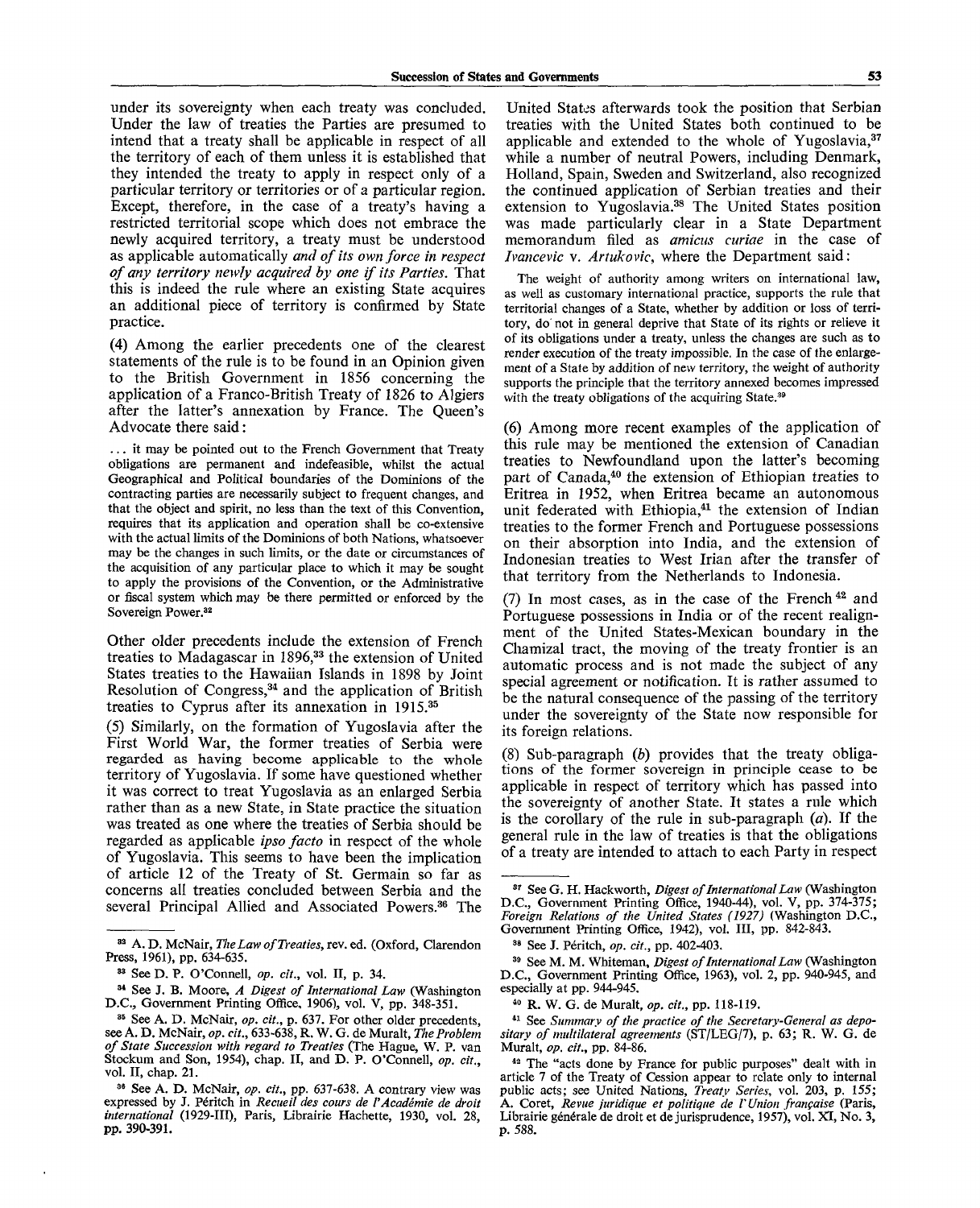of its entire territory, this intention necessarily has reference only to the territory possessed at any given time by a Party; for a State is not normally responsible internationally for territory which is not within its sovereignty. Accordingly, its rights and obligations under a treaty necessarily cease in respect of territory which is no longer within its sovereignty. The rule recognizing the cessation of the obligations of the former sovereign in these cases is probably best explained in the above manner as following simply from the intention of the Parties to the treaties in question. But the same result would equally be arrived at by recourse to other principles of the law of treaties such as impossibility of performance and fundamental change of circumstances.

(9) In the case of some treaties, more especially general multilateral treaties, the treaty itself may still be applicable to the territory after the succession, for the simple reason that the successor State also is a Party to the treaty. In such a case there is not, of course, any succession to or continuance of the treaty rights or obligations of the predecessor State. On the contrary, even in these cases the treaty régime of the territory is changed and the territory becomes subject to the treaty exclusively in virtue of the successor State's independent participation in the treaty. For example, any reservation made to the treaty by the predecessor State would cease to be relevant while any reservation made by the successor State would become relevant in regard to the territory.

(10) Sub-paragraph *(b)* does not, of course, touch the treaties of the predecessor State otherwise than in respect of their application to the territory which passes out of its sovereignty. Apart from the contraction in their territorial scope, its treaties are not normally affected by the loss of the territory. Only if the piece of territory concerned had been the object, or very largely the object of a particular treaty might the continuance of the treaty in respect of the predecessor's own remaining territory be brought into question on the ground of impossibility of performance or fundamental change of circumstances.

## *Article 3. Agreements for the devolution of treaty obligations or rights upon a succession*

**1. A predecessor State's obligations and rights under treaties in force in respect of a territory which is the subject of a succession do not become applicable as between the successor State and third States, parties to those treaties, in consequence of the fact that the predecessor and the successor States hare concluded an agreement providing that such obligations or rights shall devolve upon the successor State.**

**2. When a predecessor and a successor State conclude such a devolution agreement, the obligations and rights of the successor State in relation to third States under any treaty in force in respect of its territory prior to the succession are governed by the provisions of the present articles.**

## *Commentary*

(1) Article 3 deals with the legal effect of agreements by which, upon a succession, the predecessor and successor

States have sought to make general provision for the devolution to the successor of the obligations and rights of the predecessor under treaties formerly applicable in respect of the territory concerned. A quite recent phenomenon has been the insertion of clauses in some particular treaties which purport to regulate in advance the legal position in regard to the application of the treaty in the event of part of the territory of one of the parties undergoing a succession. This type of agreement is, however, legally quite distinct from the first type and will be dealt with separately in article 5.

(2) Agreements of the first type, conveniently referred to as "devolution agreements", have been quite common. This seems to be due primarily to the fact that it has been the settled practice of the United Kingdom to propose a devolution agreement to all its overseas territories on their emergence as independent States and to the fact that the great majority of the ex-British territories have accepted the proposal and entered into such an agreement. New Zealand also concluded a devolution agreement with Western Samoa<sup>43</sup> on the same model as that of the United Kingdom agreements with its overseas territories, as did also Malaysia with Singapore on the latter's separation from Malaysia. Analogous agreements were concluded between Italy and Somalia<sup>44</sup> and between the Netherlands and Indonesia.<sup>45</sup> As to France, it has concluded devolution agreements in a comprehensive form with, respectively, Cambodia, $46$  Laos  $47$  and Viet-Nam,<sup>48</sup> and an agreement in more particular terms with Morocco,<sup>49</sup> but devolution agreements do not seem to have been usual between France and her African territories.<sup>60</sup> Starting with the United Kingdom-Iraq  $\frac{1}{2}$  agreement of 1931,<sup>51</sup> some twenty devolution agreements have now been concluded in connexion with the emergence of a territory to independent Statehood. Their terms vary to some extent, more especially when the

43 Exchange of letters of 30 November 1962, see United Nations, *Treaty Series,* vol. 470, pp. 4 and 6.

41 Treaty of Friendship (with Exchange of Notes) concluded between Italy and Somalia, Mogadiscio, 1 July 1960; for the original Italian text see *Diritto Internazionale,* vol. XVI, 1962, pp. 440-442 and *Bollettino Ufficiale della Repubblica Somala,* Anno II, 31 Dicembre 1961, Suppl. N. 9 al N. 12, pp. 5-9; English text provided by the United Kingdom Government appears in *United Nations Legislative Series, Materials on Succession of States* (ST/LEG/ SER.B/14), pp. 169 and 170.

46 Draft Agreement on Transitional Measures included in the Round-Table Conference Agreement between the Government of the Kingdom of the Netherlands and the Government of the Republic of Indonesia of 27 December 1949: see United Nations, *Treaty Series,* vol. 69, p. 266.

46 D. P. O'Connell, *op. cit.,* vol. II, pp. 363 and 364.

<sup>47</sup> Traité d'amitié et d'association entre le Royaume du Laos et la Republique francaise du 22 octobie 1953, art. premier; see *United Nations Legislative Series, Materials on Succession of States* (ST/LEG/SER.B/14), p. 72.

48 Treaty of Independence, signed 4 June 1954, between Viet-Nam and the French Republic, article 2: see *British and Foreign State Papers, 1954,* vol. 161, p. 649.

48 Convention diplomatique franco-marocain du 20 mai, 1956: see *Annuaire francais de droit international, 1956,* Paris, C.N.R.S., vol. II, p. 126.

<sup>50</sup> One such Agreement seems to have been made between France and the Ivory Coast; see M. M. Whiteman, *op cit.,* p. 983.

51 League of Nations, *Treaty Series,* vol. CXXXII, p. 366, art. 8.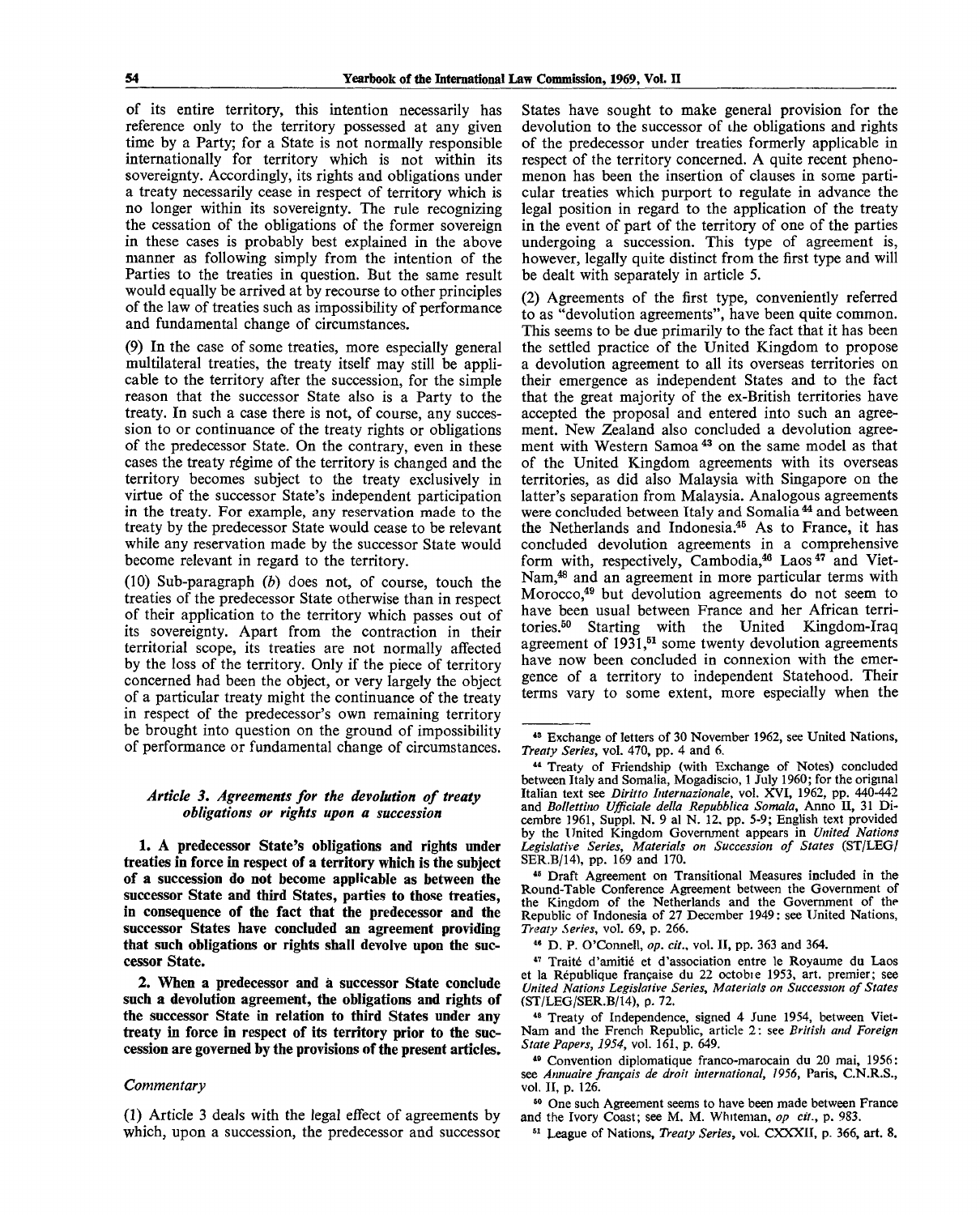agreement deals with a particular situation, as in the case of the France-Morocco and Italy-Somalia Agreements. But, with the exception of the Indian Independence (International Arrangements) Order, 1947,<sup>52</sup> providing for the special cases of India and Pakistan, the agreements are in the form of treaties; and, with some exceptions, notably the French agreements, they have been registered as such with the Secretariat of the United Nations.

(3) Some of the newly emerged States, which have not concluded devolution agreements, have taken no formal step to indicate their general standpoint regarding succession in respect of treaties; such is the case, for example, with the ex-French African territories. Quite a number, however, have made unilateral declarations of a general character, in varying terms, by which they have taken a certain position—negative or otherwise in regard to the devolution of treaties concluded by the predecessor State with reference to their territory. These declarations, although they have affinities with devolution agreements, are clearly distinct types of legal act, and will therefore be considered separately in the next article. The present article is concerned only with *agreements* between the predecessor and successor States purporting to provide for the devolution of treaties.

(4) Devolution agreements are of interest from two quite separate aspects. The first is the extent to which, if any, they are effective in bringing about a succession to or continuance of the predecessor State's treaties; and the second is the evidence which they may contain of the views of States concerning the customary law governing succession in respect of treaties. The second aspect will be considered in the commentary to article 6 in discussing what should be regarded as the existing law concerning succession to or continuance of treaties upon the emergence of a new State. The present article thus deals only with the legal effects of a devolution agreement as an instrument purporting to make provision concerning the treaty obligations and rights of a newly emerged State.

(5) If there are some variations in the terms of devolution agreements, their general character is the same: they provide for the transmission from the predecessor to the successor State ot all the obligations and rights of the predecessor State in respect of the territory under treaties concluded by the predecessor and applying to the territory. Clealry, the present article cannot concern itself with the interpretation of particular formulations *of* devolution agreements and must be confined to stating the effects of devolution agreements in general terms. Accordingly, it is thought sufficient for the purposes of the present article to set out here a typical example of a devolution agreement and to refer members of the Commission to an appendix to this article for other formulations of these agreements. The Agreement concluded in 1957 between the Federation of Malaya and the United Kingdom by an Exchange of Letters<sup>53</sup> may serve as such

<sup>53</sup> British and Foreign State Papers, 1947, Part I, vol. 147, London, 1955, pp. 158-176.

a typical example of a devolution agreement. The operative provisions, contained in the United Kingdom's letter, read as follows:

**I** have the honour to refer to the Federation of Malaya Independence Act, 1957, under which Malaya has assumed independent status within the British Commonwealth of Nations, and to state that it is the understanding of the Government of the United Kingdom that the Government of the Federation of Malaya agree to the following provisions:

(i) All obligations and responsibilities of the Government of the United Kingdom which arise from any valid international instrument are, from 31st August, 1957, assumed by the Government of the Federation of Malaya in so far as such instruments may be held to have application to or in respect of the Federation of Malaya.

(ii) The rights and benefits heretofore enjoyed by the Government of the United Kingdom in virtue of the application of any such international instrument to or in respect of the Federation of Malaya are from 31st August, 1957, enjoyed by the Government of the Federation of Malaya.

I shall be grateful for your confirmation that the Government of the Federation of Malaya are in agreement with the provisions aforesaid and that this letter and your reply shall constitute an agreement between the two Governments.

(6) Devolution agreements have to be considered, first, from the point of view of their effect as between their own parties and, secondly, from the point of view of their effect in regard to third States. However, before considering them from either of these points of view, it is necessary to comment briefly upon their intrinsic validity as treaties.

(7) The validity of devolution agreements was discussed in one of the memoranda submitted in 1963 to the Sub-Committee on States and Governments, where it was said that "the question seriously arises whether these treaties have any binding force for the newly created States".<sup>54</sup> Devolution agreements, it was said in that memorandum, are in part the price of freedom paid to the former sovereign and in part also provisions benefiting third parties, i.e. provisions relating to the obligations of the new State towards the treaty partners of the former sovereign; and both kinds of provisions are designed to safeguard established rights or their continued existence under the future régime of independence of the emancipated territory. There is a difficulty, it was further said, in that memorandum, in considering devolution agreements as representing freely accepted international treaty obligations or their signatories as the genuine representatives of the new sovereign State and its people. The conclusion was finally reached in the memorandum that the fate of these treaties should not be decided in an absolutely uniform manner, nor should they be declared invalid *a priori:* they should rather be regarded as belonging to a special class and as voidable either in whole or in part.

(8) The question of the validity of devolution agreements would seem to be one which now has to be determined by reference to the general law of treaties as set out in

<sup>&</sup>lt;sup>58</sup> United Nations, *Treaty Series*, vol. 279, p. 287.

M See Working Paper submitted by Mr. M. Bartos, *Yearbook of the International Law Commission, 1963,* vol. **II,** p. 297.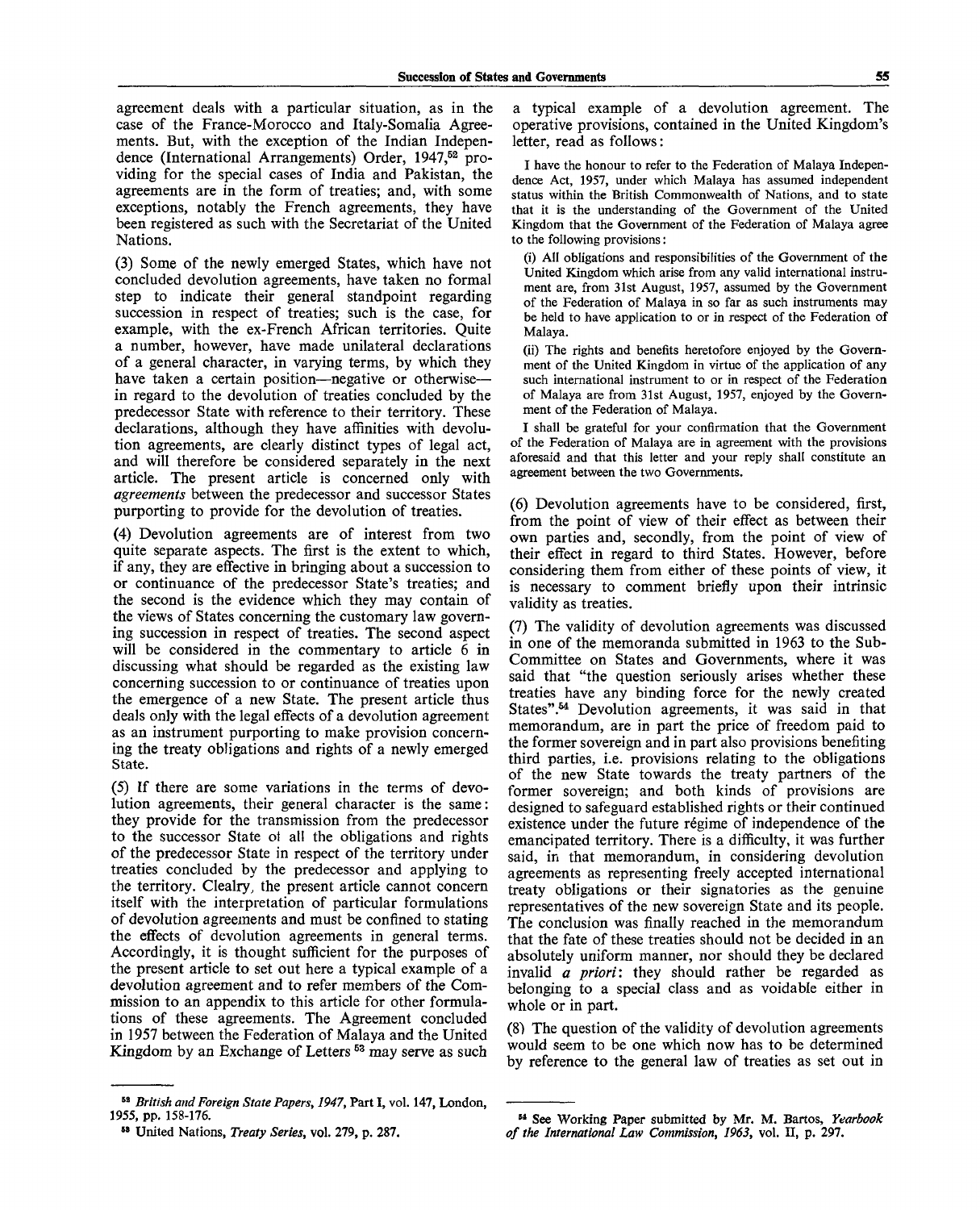the Vienna Convention on the Law of Treaties<sup>55</sup> and in particular in articles 42-53. The Special Rapporteur therefore doubts the need to state a special rule for the validity of these agreements in the context of succession of States; and this doubt is reinforced by the way in which State practice in regard to these agreements has developed. In practice they have generally been treated as valid but, as will appear in the paragraphs which follow, they have been interpreted and applied in a manner which appears to leave the newly emerged State a free hand. Moreover, although the earlier devolution agreements, such as those of Iraq and Jordan, may in some degree have been regarded as part of the "price of independence", later devolution agreements seem to have been entered into more as an incident of the emergence of the new State than as a condition of independence. At any rate, the major part of their purpose seems to have been simply to obviate the risk of a total gap in the treaty relations of the newly emerged State and at the same time to record the former sovereign's disclaimer of any future liability under its treaties in respect of the territory concerned. That devolution agreements have certain deficiencies even from this limited point of view was underlined in another memorandum  $^{56}$  submitted to the Sub-Committee on Succession of States and Governments in 1963; and these deficiencies it will be necessary to discuss below. But they relate to the utility and implications, rather than to the validity, of devolution agreements.

(9) The question of the legal effects of a devolution agreement as between the parties to it—as between the former sovereign and the successor State—cannot be completely separated from that of its effects vis-a-vis third States; for third States have rights and obligations under the treaties with which a devolution agreement purports to deal. Accordingly, it seems important to begin by considering how the general rules of international law concerning treaties and third States, that is articles 34 to 36 of the Vienna Convention, apply to devolution agreements, and this involves determining the intention of parties to those agreements. A glance at the typical devolution agreement set out in paragraph (5) above suffices to show that the intention of the parties to these agreements is to make provision *as between themselves for their own obligations and rights* under the treaties concerned and is not to make provision for obligations or rights of third States within the meaning of articles 35 and 36 of the Vienna Convention. Tt may be that, in practice, the real usefulness of a devolution agreement is in facilitating the continuance of treaty links between a territory newly independent and other States. But the language of devolution agreements does not admit of their being interpreted as being intended to be the means of establishing obligations or rights for third States.

According to their terms they deal simply with the transfer of the treaty obligations and rights of the predecessor to the successor State.

(10) A devolution agreement has then to be viewed, in conformity with the apparent intention of its parties, as a purported assignment by the predecessor to the successor State of the former's obligations and rights under treaties previously having application to the territory. It is, however, extremely doubtful whether such a purported assignment *by itself* changes the legal position of any of the interested States. The Vienna Convention on the Law of Treaties contains no provisions regarding the assignment either of treaty rights or of treaty obligations. The reason is that the institution of "assignment" found in some national systems of law by which, under certain conditions, contract rights may be transferred without the consent of the other party to the contract does not appear to be an institution recognized in international law. An assignment is by its very nature a transaction which purports to impose an obligation on a third party—an obligation on the third party to accept a different form of performance of its contract than that to which it is entitled; and in international law the rule seems clear that an agreement by a party to a treaty to assign either its obligations or its rights under the treaty cannot bind any other party to the treaty without the latter's consent.<sup>57</sup> Accordingly, a devolution agreement is in principle ineffective by itself to pass either treaty obligations or treaty rights of the predecessor to the successor State. It is an instrument which, *as a treaty*, is binding only as between the predecessor and successor States and the direct legal effects of which are necessarily confined to them.

(11) What then are the direct legal effects which devolution agreements may have as between the predecessor and successor States ? The answer would seem to be very little more than a formal and public declaration of the transfer of responsibility for the treaty relations of the territory from the predecessor to the successor State. This answer really follows from the general principles of the law of treaties, and appears to be confirmed by State practice.

(12) Taking the assignment of obligations first, it seems clear that, from the date of independence, the treaty obligations of the predecessor State cease automatically to be binding upon itself in respect of the territory now independent. This follows necessarily from the principle of moving treaty frontiers which is as much applicable to a predecessor State in the case of independence as in the case of the mere transfer of territory to another existing State dealt with in article 2. The territory of the newly emerged State having ceased to be part of the "entire territory" of the predecessor State, the latter's treaties cannot and do not *in relation to itself* apply any longer in respect of the territory now independent; the

<sup>65</sup> See *Official Records of the United Nations Conference on the Law of Treaties, Documents of the Conference,* document A/CONF.39/27.

<sup>&</sup>lt;sup>56</sup> See Supplement to item 5 of the note on succession of States and Governments submitted by Mr. T. O. Elias, *Yearbook of the International Law Commission, 1963,* vol. II, p. 283; see also summary record of the 629th meeting of the Commission, *Yearbook of the International Law Commission, 1962,* vol. I, pp. 4 and 5, paras. 25-27.

<sup>57</sup> See A. D. McNair, *op. cit.,* pp. 340-341; E. Lauterpacht, *The International and Comparative Law Quarterly* (London, The Society of Comparative Legislation), vol. 7 (1958), pp. 567-568; D. P. O'Connell, op. cit., vol. II, p. 352. Cf. F. A. Mann, The British *Yearbook of International Law, 1953* (London, Oxford University Press, 1954), vol. 30, pp. 475-478.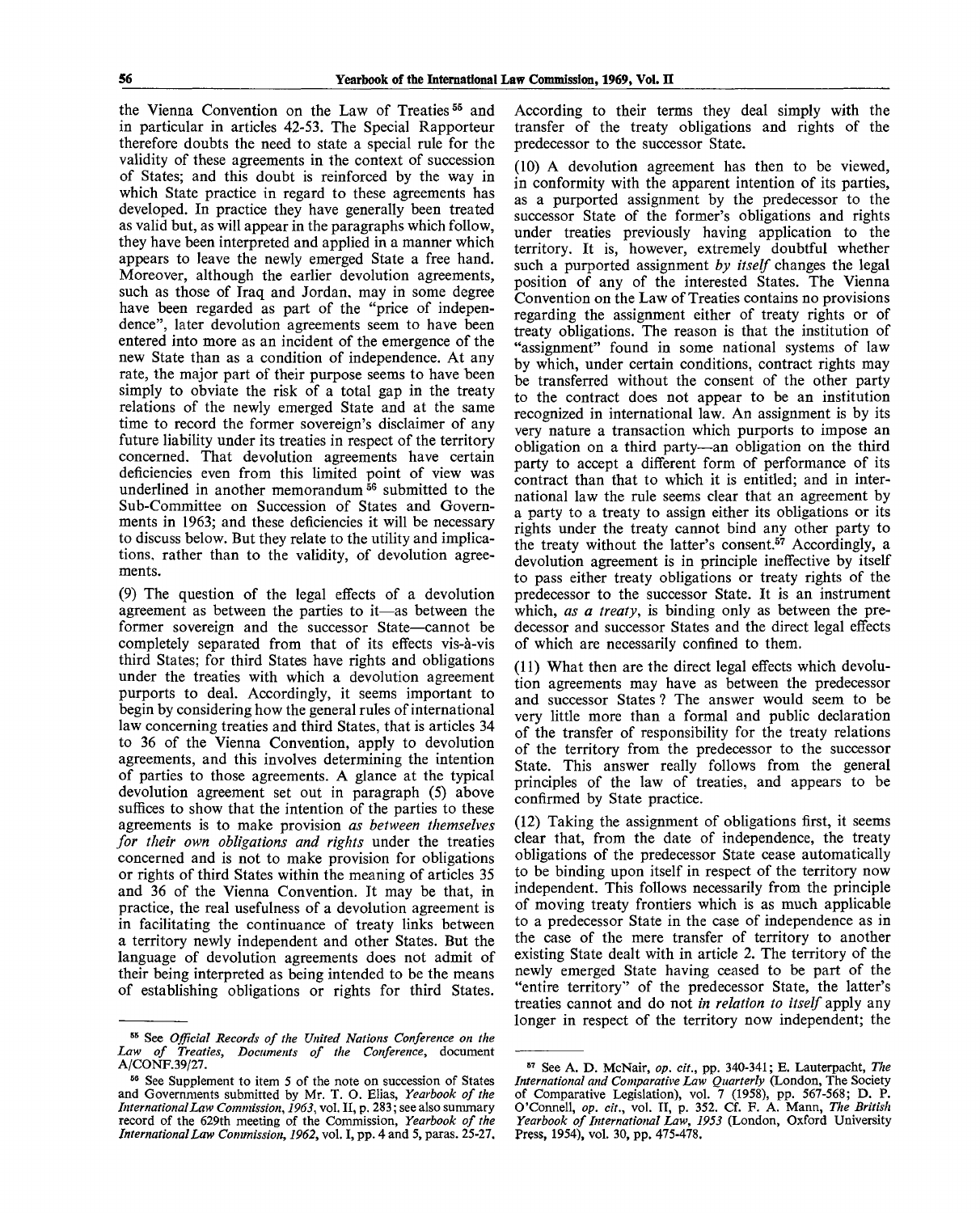territory has passed outside the scope of the obligations of the predecessor State under its treaties. Accordingly, so far as concerns the release of the predecessor State from its obligations, a devolution agreement does not seem to do any more than provide for something which is brought about in any event by operation of the general rules of international law independently of the agreement. Conversely, on the date of the succession, the territory passes into the treaty régime of the newly emerged State; and, since the devolution agreement is incapable by itself of effecting an assignment of the predecessor's treaty obligations to the successor State, the agreement does not *of itself* establish any treaty nexus between the successor State and third States parties to the treaties of the predecessor State. Thus, even if a newly emerged State has concluded a devolution agreement, the only treaty obligations of the predecessor State which can immediately become obligations also of the successor State vis-a-vis the other contracting parties are such obligations, if any, as would in any event pass to the successor State by operation of the general rules of international law independently of the devolution agreement.

(13) It has, indeed, been explained by a former Legal Adviser to the Commonwealth Relations Office that in the devolution agreements concluded by the United Kingdom the clause requiring the newly emerged State to assume the obligations and responsibilities of the United Kingdom is intended to refer only to "instruments which may *in future* be held to have application to the new State".<sup>58</sup> In other words, the agreement merely contemplates the assumption by the new State of any obligation which may be held to be binding upon the new State *after* the date of independence under any general rules of international law regarding succession; and, in addition, any obligation in respect of the territory which a third State might still be entitled to call upon the *predecessor* State to perform after the date of independence. He thus explains, as does also another United Kingdom Legal Adviser,<sup>59</sup> the clause regarding "obligations and responsibilities" in United Kingdom devolution agreements simply as a general *indemnity* given by the new State to its predecessor in respect of any treaty obligations the performance of which after independence a third State might under general international law be entitled to demand either from the new State or from the United Kingdom. Having regard to the principle of moving treaty frontiers and to the implications of independence and self-determination, a predecessor State's need for any such indemnity would seem to be doubtful. In fact, the main reason why a clause regarding the

88 See K. Roberts-Wray, *Commonwealth and Colonial Law* (London, Stevens, 1966), pp. 276 and 277. Compare, however, the opinion expressed by the United Kingdom to Cyprus in regard to the Road Traffic Convention, where the interpretation given to a devolution agreement may have been broader; see *United Nations Legislative Series, Materials on Succession of States* (ST/LEG/SER.B/14), pp. 182 and 183.

assumption of obligations was included in the United Kingdom devolution agreements seems to have been a feeling of uncertainty as to the rules of international law concerning succession to treaties.<sup>60</sup>

(14) As to the assignment of rights, it is crystal clear that a devolution agreement cannot bind the other parties to the predecessor's treaties (who are "third States" in relation to the devolution agreement) and cannot, therefore, operate by itself to transfer to the successor State any rights vis-à-vis those other parties. Consequently, however wide may be the language of a devolution agreement and whatever may have been the intention of the predecessor and successor States,<sup>61</sup> the devolution agreement cannot of itself pass to the successor State any treaty rights of the predecessor State which would not in any event pass to it under general international law.

(15) It also scarcely needs to be pointed out that in the great majority of cases the treaties of the predecessor State will involve both obligations and rights in respect of the territory. In most cases, therefore, the passing of obligations and the passing of rights to the successor State under a treaty are questions which cannot be completely separated from each other.

(16) The general view, in fact, seems to be that devolution agreements do not by themselves materially change for any of the interested States the position which they would otherwise have under general international law and that the significance of the agreements is primarily as an indication of the intentions of the newly emerged State in regard to the predecessor's treaties. At the same time, however, it seems also to be widely thought that devolution agreements may play a not unimportant role in promoting continuity of treaty relations upon independence. One writer <sup>62</sup> has, for example, said:

The absence of any clear rule of international law relating to the assignment of treaty rights and duties, coupled with the generally accepted principle *pacta tertiis nee nocent nee prosunt,* suggests that these agreements may be of no real legal force. Alternatively, if the view is taken that the *pacta tertiis* rule is not so strict as to exclude the possibility of the existence of a genuine customary international law of succession, then one is led to the conclusion that the agreements may be redundant.

At present, the truth appears to lie somewhere between these two positions. It is not possible to ignore the fact that frequent reference is made to these inheritance agreements as well by successor States seeking recognition as parties to existing multilateral treaties entered into by their parent States as by third States pointing to some basis on which to treat as operative between themselves and the new State treaties previously concluded with the parent State.

At the same time, it may be noted that there are many occasions on which successor States give notice that they consider themselves

<sup>69</sup> See R. Hone, "International Legal Problems of Emergent Territories", in *Report of International Law Conference* (London, The David Davies Memorial Institute of International Studies, 1960), p. 19.

<sup>«°</sup> See K. Roberts-Wray, *op. cit.,* pp. 267-273; see also the Commonwealth Office Note on the question of treaty succession on the attainment of independence by territories formerly dependent internationally on the United Kingdom (International Law Association, Buenos Aires Conference (1968), *Interim Report of the Committee on the Succession of New States to the Treaties and Certain Other Obligations of their Predecessors,* p. 24).

<sup>61</sup> See K. Roberts-Wray, *op. cit.,* pp. 277 and 278.

<sup>•&</sup>quot; E. Lauterpacht, *op. cit.,* pp. 525-530.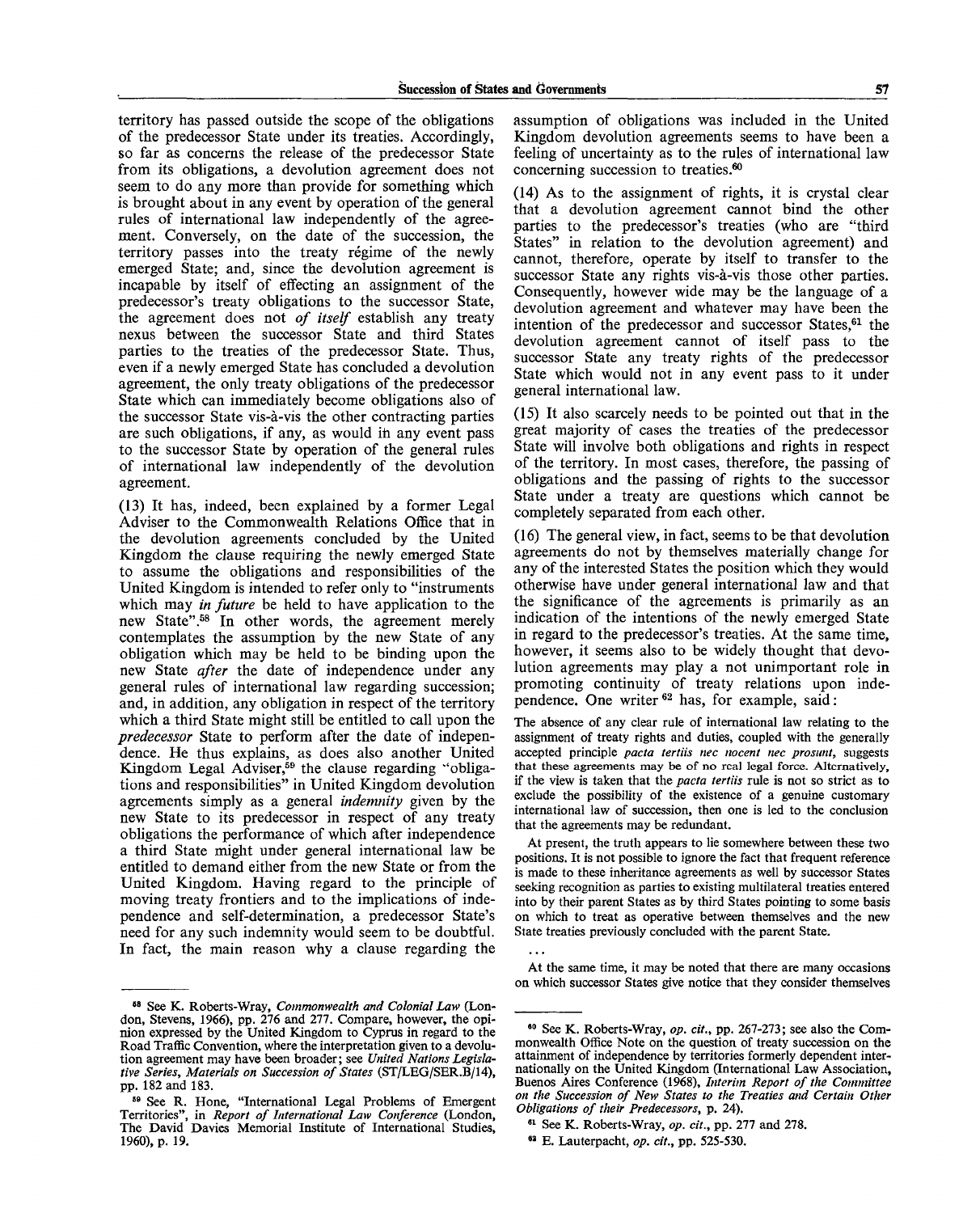58

as bound by multilateral agreements concluded by the parent States but make no mention of any agreement relating to the inheritance of treaty rights and duties.

The evidence would not, therefore, really support a conclusion that the treaty inheritance conferred upon the successor State in this context any greater rights or duties than it would have enjoyed in the absence of the treaty. This is the more true when consideration is given to the fact that in a number of instances, even in the presence of an inheritance agreement, the successor State did not regard itself as bound by the treaties of the parent State and, in consequence, took steps to become a fresh contracting party to the treaty in question.

**• • •**

Nevertheless, despite the doubtful juridical basis on which these agreements rest and the difficulties which accompany their application, they are not entirely purposeless. They assist, in the early days of independence, in focusing the attention of the authorities of the new State upon the need to clarify the range and extent of their treaty commitments. They provide a basis on which third States can take the initiative in proposing the maintenance or novation of pre-existing bilateral treaties. Finally, if the practice persists, it may help to establish a true concept of succession, under which the successor State assumes the rights and duties created by every treaty which is closely linked with its territory and which cannot be regarded as of so odious a nature politically as to terminate upon the change in sovereignty. At present, however, inheritance agreements clearly do not provide a complete solution to the problem of succession to treaties, either multilateral or bilateral.

This decidedly cautious assessment of the value of devolution agreements seems fairly typical of British legal opinion <sup>63</sup> despite the fact that the United Kingdom is largely responsible for the introduction of the institution of devolution agreements.

(17) The general uncertainty as to the position in customary law regarding succession in respect of treaties makes it difficult to assess the precise value given to devolution agreements in State practice. But State practice seems to confirm that their primary value is simply as an expression of the successor State's willingness to continue the treaty relations of the predecessor State in respect of the territory. That devolution agreements do constitute at any rate a *general* expression of the successor State's willingness to continue the predecessor State's treaties applicable to the territory would seem to be clear. The critical question, it seems to the Special Rapporteur, is whether a devolution agreement constitutes something more; namely an *offer* to continue the predecessor State's treaties which a third State, party to one of those treaties, may accept and by that acceptance alone bind the successor State to continue the treaties. The opinion has already been expressed in paragraph 9 above that a devolution agreement cannot, according to its terms, be understood as an instrument intended to be the means of establishing rights for third States. Even so, is a devolution agreement to be considered as a declaration of consent by the successor State to the

continuance of the treaties which a third State may by its mere assent, express or tacit, convert into an agreement *novating* the treaties of the predecessor State formerly having application to the territory ? Or, in the case of multilateral treaties, does the conclusion and registration of a devolution agreement constitute a notification of a claim to be a party so that the successor State is forthwith to be regarded by the depositary as a party to the treaty ? The answers given to these questions must be sought in State practice the precise evaluation of which is made difficult by the uncertainty concerning the general law of succession.

(18) A considerable volume of State practice regarding multilateral treaties had been made available in memoranda submitted by the Secretariat.<sup>64</sup> The Secretary-General's own practice as depositary of multilateral treaties seems to have begun by attributing largely automatic effects to devolution agreements but to have evolved more recently in the direction of regarding them rather as a general expression of intention. Thus in 1959, after referring generally to his practice in dealing with notifications from new States claiming to continue or accede to their predecessors' treaties, the Secretary-General described his practice in regard to devolution agreements as follows:

However, where the treaty of independence contains a devolution clause and this clause is precise, he has inserted in the relevant Secretariat publications, against the name of the new State, a reference to the agreements previously applicable to its territory, and has in such cases invited the Governments of the new States to become parties to any protocols amending such agreements. Furthermore, if a precise and explicit devolution clause concerning the rights and obligations arising out of international conventions accepted by the State then responsible for the external relations of the new State's territory is the subject of a specific agreement concluded between the two States concerned, and if that agreement is registered with the Secretariat, the Secretary-General considers the new State to be bound by such conventions without having to transmit any notification on the subject. Moreover, the publication of the devolution agreement in the United Nations *Treaty Series* and the inclusion of the new State in the Secretariat publication *Status of Multilateral Conventions* (ST/LEG/3) among the States parties to conventions previously applied in its territory gives the States concerned all the information they require.

The same view of a devolution agreement, as having automatic effects in making the new State a party to a multilateral treaty formerly applicable to its territory, would appear to underlie a legal opinion given by the United Nations Secretariat to the United Nations High Commissioner for Refugees in 1963.<sup>65</sup> Asked whether Jamaica could be considered a party to the 1951 Convention on the Status of Refugees, the Secretariat

<sup>•»</sup> See K. Roberts-Wray, *op. cit.,* p. 275; R. Hone, *op. cit.,* p. 19; *The Effect of Independence on Treaties* (a handbook published under the auspices of the International Law Association), London, Stevens and Sons, 1965, chap. 9; D. P. O'Connell, *op. cit.,* pp. 358-373.

M See *Summary of the Practice of the Secretary-General as Depositary of Multilateral Treaties* (1959) (ST/LEG/7), paras. 108-134; "Succession of States in relation to general multilateral treaties of which the Secretary-General is the depositary (1962)" *{Yearbook of the International Law Commission, 1962,* vol. II, document A/CN.4/150, p. 106); "Succession of States to multilateral treaties (1968)" *{Yearbook of the International Law Commission, 1968,* vol. II, document A/CN.4/200 and Add.l and 2, p. 1).

<sup>66</sup> See *United Nations Juridical Yearbook, 1963,* pp. 181 and 182.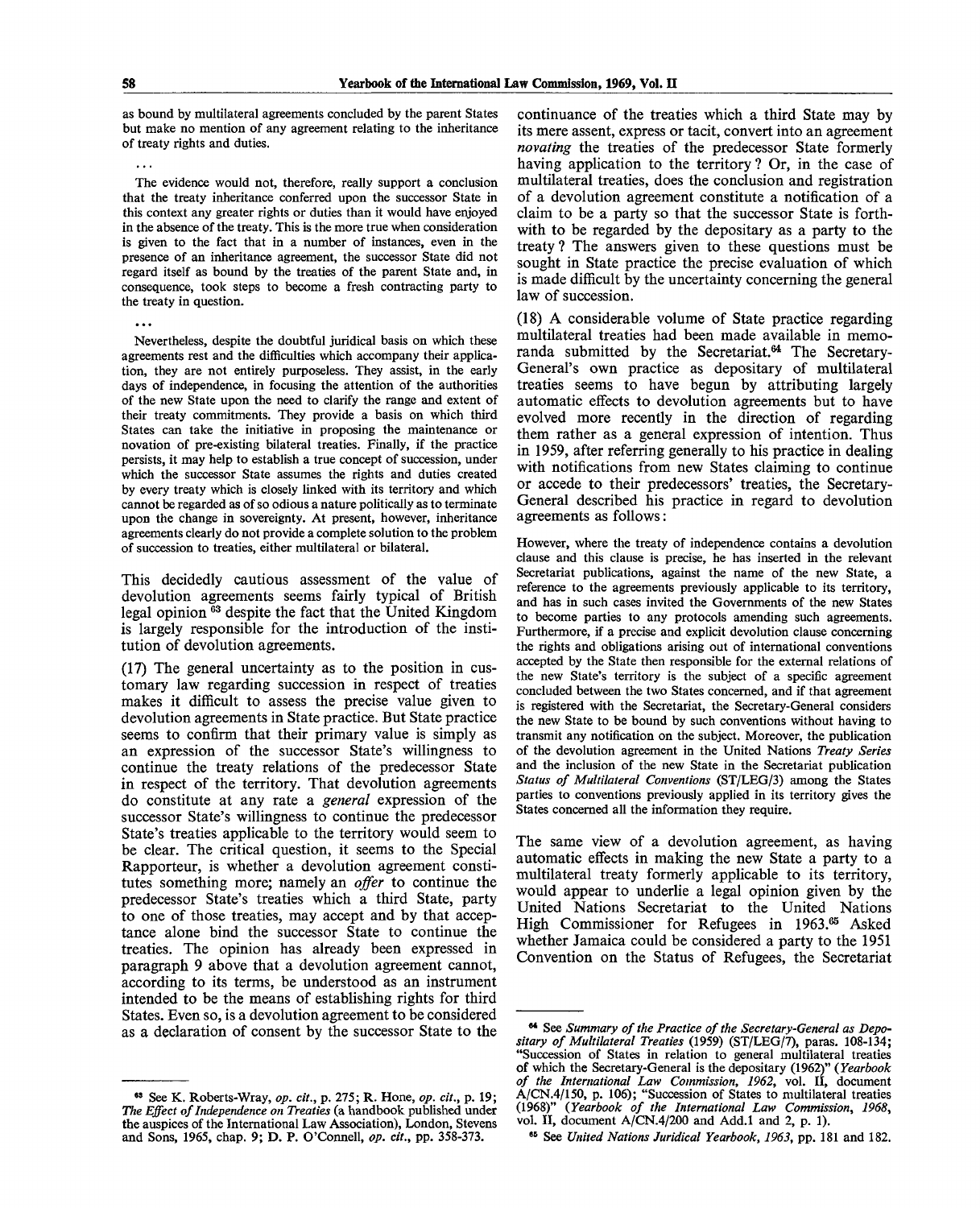drew attention to the United Kingdom-Jamaica devolution agreement and continued:

3. In our opinion this exchange of letters constitutes an international agreement and in accordance with the established practice of the Secretariat it should be assumed that Jamaica has succeeded to the rights and obligations of the 1951 Convention. The fact that Jamaica has not yet replied to the general inquiry sent by the Secretary-General on 18 December 1962 inquiring about its succession to multilateral treaties does not invalidate the above conclusion based on its agreement.

Then, having referred to a reservation that had been made to the Convention by the United Kingdom, the Secretariat advised:

However, we think your main inquiry at present is answered by the conclusion that Jamaica is under the obligations of the Convention subject to the reservations made by the United Kingdom.

(19) The Special Rapporteur, without taking any position in regard to particular cases, doubts the conclusion apparently drawn in the 1959 memorandum from the registration of the devolution agreement with the Secretariat and its publication in the United Nations *Treaty Series.* A devolution agreement is a bilateral agreement between the predecessor and successor States and it is registered with the Secretariat simply in pursuance of the obligation contained in Article 102 of the Charter. The Secretary-General, it is clear, does not receive a devolution agreement in his capacity as a depositary of multilateral treaties but under Article 102 of the Charter in his capacity simply as registrar and publisher of treaties. In short, it seems at least doubtful whether the registration of a devolution agreement, even after publication in the United Nations *Treaty Series,* can be equated with a notification by the new State to the Secretary-General, as depositary, of its intention to become a separate party to a specific multilateral treaty. Therefore, it seems arguable that, on general principles, some further manifestation of will on the part of the new State with reference to the particular treaty is needed to establish definitively the new State's position as a party to the treaty in its own name. Moreover, the present practice of the Secretary-General, as set out in a more recent memorandum, appears to be based on the view that, notwithstanding the conclusion of a devolution agreement, a new State ought not to be included among the parties to a multilateral treaty without first obtaining confirmation that this is in accord with its intention. Thus the Secretariat memorandum on succession of States in relation to general multilateral treaties of which the Secretary-General is the depositary, dated 1962, explains  $66$  that, when a devolution agreement has been registered or has otherwise come to the knowledge of the Secretary-General, a letter is written to the new State which refers to the devolution agreement and continues on the following lines:

It is the understanding of the Secretary-General, based on the provisions of the aforementioned agreement, that your Government recognises itself bound, as from [the date of independence], by all international instruments which had been made applicable to [the new State] by [its predecessor] and in respect of which the Secretary-General acts as depositary. The Secretary-General would appreciate it if you would confirm this understanding *so that in the exercise of his depositary functions he could notify all interested States accordingly.* [Italics added by the Special Rapporteur.]

Again, when considering whether to regard a new State as a party for the purpose of counting the number of parties needed to bring a Convention into force, it is the new State's specific notification of its will with regard to that Convention, not its devolution agreement, which the Secretary-General has treated as relevant.

(20) The practice of other depositaries of multilateral treaties equally does not seem to support the idea that a devolution agreement, as such, operates to effect or perfect a succession to a multilateral treaty without any notification of the State's will specifically with reference to the treaty in question. Occasionally, some reliance seems to have been placed on a devolution agreement as a factor in establishing a State's participation in a multilateral treaty. Thus, at the instance of the Netherlands Government, the Swiss Government appears to have regarded the Netherlands-Indonesian devolution agreement as a sufficient basis for considering Indonesia as a separate party to the Berne Convention for the Protection of Literary and Artistic Works.<sup>67</sup> But in its general practice as depositary of this and of other Conventions, including the Geneva humanitarian conventions, the Swiss Government does not seem to have treated a devolution agreement as a sufficient basis for considering a successor State as a party to the Convention but has acted only upon a declaration or notification of the State in question.<sup>68</sup> It is also the fact that the particular State concerned, Indonesia, has made it plain in another connexion that it does not interpret its devolution agreement as having the effects attributed to it by the Swiss Government in the case of the above-mentioned Berne Convention. Furthermore, it appears from the practice of the United States published in *Materials on Succession of States*<sup>69</sup> that the United States also acts only upon a declaration or notification of the successor State, not upon its conclusion of a devolution treaty, in determining whether that State should be considered a party to a multilateral treaty for which the United States is the depositary.

(21) The practice of individual States, whether "successor" States or interested "third" States, may be less clear cut but it also appears to confirm the limited significance of devolution agreements. The United Kingdom, it is true, has sometimes appeared to take the view that a devolution agreement may suffice to constitute the successor State a party to United Kingdom treaties previously applied to the territory in question. Thus, in 1961 the United Kingdom appears to have advised the Federation of Nigeria that its devolution agreement would suffice to establish Nigeria as a separate party to

<sup>&</sup>lt;sup>66</sup> See Yearbook of the International Law Commission, 1962, vol. II, document A/CN.4/150, p. 106, para. 133.

<sup>•&#</sup>x27; See *Yearbook of the International Law Commission, 1968,* vol. II, document A/CN.4/200 and Add.l and 2, pp. 13 and 14, paras. 26-29.

<sup>68</sup>  *Ibid.,* pp. 16-24, paras. 35-85, and pp. 39-52, paras. 158-224. <sup>69</sup> See United Nations Legislative Series, Materials on Succession *of States* (ST/LEG/SER.B/14), pp. 224-228.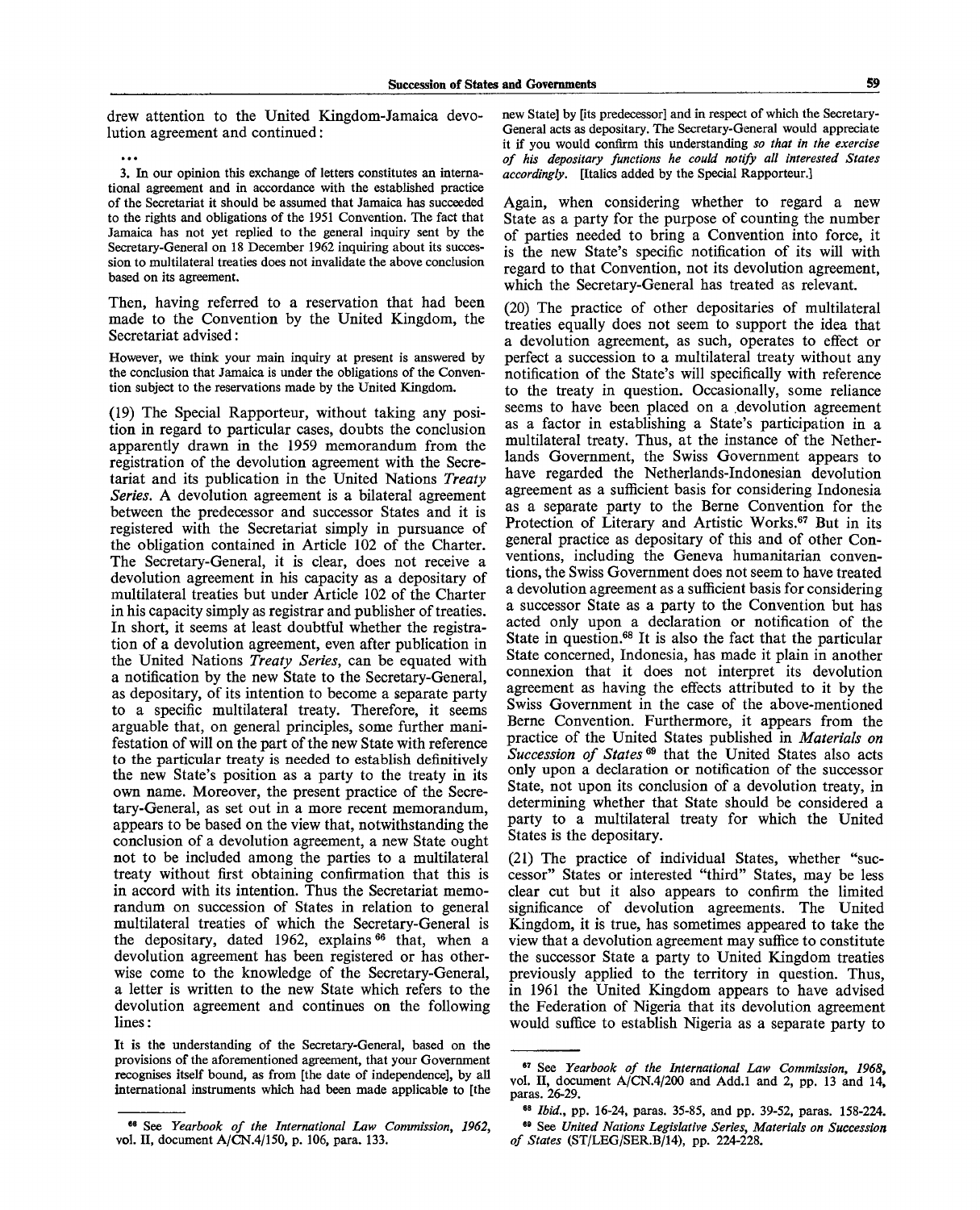the Warsaw Convention of 1929<sup>70</sup> and Nigeria appears on that occasion ultimately to have accepted that point of view. On the other hand, Nigeria declined to treat its devolution agreement as committing it to assume the United Kingdom's obligations under certain extradition treaties.<sup>71</sup> In any event, the United Kingdom seems previously to have advised the Government of Burma rather differently in regard to that same Warsaw Convention.<sup>72</sup> It had then warned Burma that, whatever view Burma and the United Kingdom might take of their devolution agreement, this agreement:

... could not bind third countries to accept the transfer of all treaty rights and obligations to Burma and that there was consequently always a possibility of some third country taking a different view from the United Kingdom and Burma on that matter.

And, having concluded that it would be expedient to leave most cases until a concrete instance arose, the United Kingdom suggested that Burma should accede formally to the Warsaw Convention and to other international instruments as and when the occasion arose.

(22) Moreover, when looking at the matter as a "third State", the United Kingdom has declined to attribute any automatic effects to a devolution agreement. Thus, when informed by Laos that it considered the Anglo-French Civil Procedure Convention of 1922 as continuing to apply between Laos and the United Kingdom in consequence of a devolution agreement, the United Kingdom expressed its *willingness* that this should be so but added that the United Kingdom:

... wished it to be understood that the Convention continued in force not by virtue of the 1953 Franco-Laotian Treaty of Friendship, but because Her Majesty's Government and the Government of Laos were agreed that the 1922 Anglo-French Civil Procedure Convention should continue in force as between the United Kingdom and Laos.<sup>73</sup>

The Laos Government, it seems, acquiesced in this view. Even more explicit is the United Kingdom's comment upon this episode:

Her Majesty's Government did not consider that there was any automatic succession by newly independent territories to the rights and obligations under civil procedure conventions or treaties of a similar nature entered into by their mother country on their behalf before independence. Any agreement between the mother country and the newly independent State to the effect that the independent State should succeed to the rights and duties under treaties entered into by the mother country on their behalf was binding upon the Contracting Parties to that agreement, *but not necessarily on States which had entered into Agreements with the mother country in respect of the territory which had now become independent. Consequently, there must be some act after independence of "novation" between the newly independent State and the other Contracting Party.'<sup>11</sup>* [Italics added by the Special Rapporteur.]

Similarly, in the case concerning the Temple of Preah Vihear<sup>75</sup> Thailand in the proceedings on its preliminary objections formally took the position before the International Court that in regard to "third States" devolution agreements are *res inter alios acta* and in no way binding upon them.

(23) The United States in its practice takes account of a devolution agreement as an acknowledgment in general terms by the newly independent State of its intention to continue in force treaties previously applied to the territory of which it is now the sovereign. But it does not seem to regard this general expression of intention as conclusive as to the continuity of specific treaties. The United States practice has been described by an Assistant Legal Adviser to the State Department in a letter to the Editor-in-Chief of the *American Journal of International Law* as follows:

In practice the United States Government endeavours to negotiate new agreements, as appropriate, with a newly independent State as soon as possible. In the interim it tries, where feasible, to arrive at a mutual understanding with the new State specifying which bilateral agreements between the United States and the former parent State shall be considered as continuing to apply. In most cases the new State is not prepared in the first years of its independence to undertake a commitment in such specific terms. To date the United States-Ghana exchange is the only all-in inclusive formal understanding of this type arrived at, although notes have also been exchanged with Trinidad and Tobago and Jamaica regarding continued application of the 1946 Air Services Agreement. An exchange of Notes with Congo (Brazzaville) on continuation of treaty obligations is couched only in general terms.

Where a new State has signed a devolution agreement with the parent country or otherwise undertaken in general terms to acknowledge the continuance in force of agreements applied to it as a territory, that fact is noted in "Treaties in Force". The Department of State undertakes, with due regard for practical considerations, to determine which bilateral agreements of the parent country with the United States may clearly be considered as covered by the new State's general acknowledgment. These are listed under the name of the new State in "Treaties in Force".<sup>78</sup>

A devolution agreement is thus treated by the United States as an "acknowledgment in general terms of the continuance in force of agreements" justifying the making of appropriate entries in its "Treaties in Force" series. But the United States does not seem to regard the devolution agreement as conclusive of the attitude of the newly independent State with respect to individual treaties; nor its own entry of an individual treaty against the name of the new State in "Treaties in Force" as doing more than record a *presumption* or probability as to the continuance in force of the treaty vis-a-vis that State. The practice of the United States seems rather to be to seek to clarify the newly independent State's intentions and *to arrive at a common understanding with it*

60

<sup>\*&</sup>gt; *Ibid.,* p. 181.

<sup>&#</sup>x27; l  *Ibid.,* pp. 193 and 194.

<sup>72</sup>  *Ibid.,* pp. 180 and 181.

<sup>73</sup>  *Ibid.,* pp. 188 and 189.

<sup>&</sup>lt;sup>74</sup> Ibid. See also the United Kingdom's advice to Pakistan that the Indian Independence (International Arrangements) Order 1947 could have validity only between India and Pakistan and could not govern the position as between Pakistan and Siam.

<sup>75</sup>  *I.CJ. Reports 1962,* Pleadings, Oral Arguments, Documents, vol. II, p. 33. The Court itself did not pronounce upon the question of succession, as *it* held its jurisdiction to entertain the case upon other grounds.

<sup>76</sup> Printed in *The Effect of Independence on Treaties* (a handbook published under the auspices of the International Law Association), London, Stevens and Sons, 1965, pp. 382-386.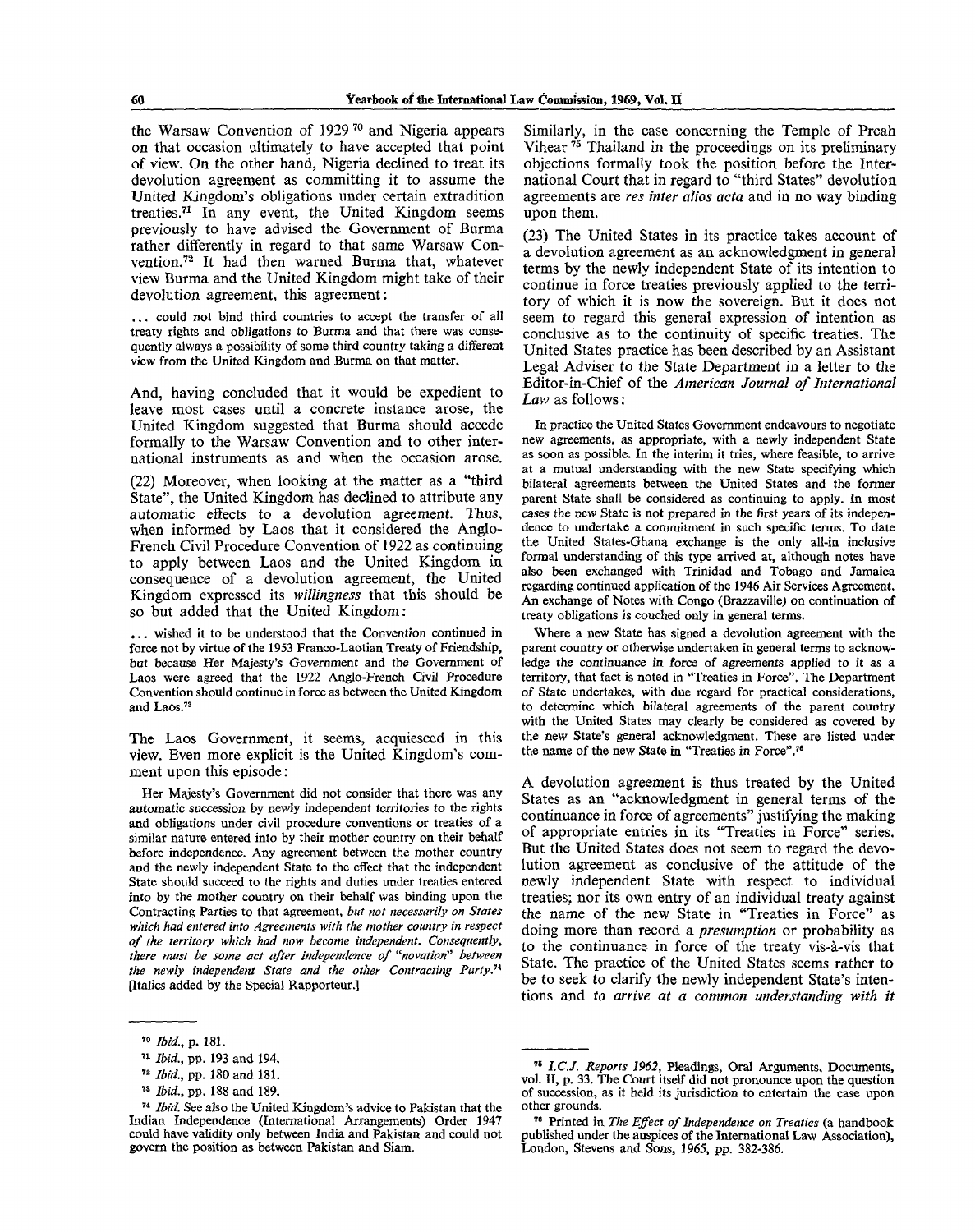in regard to the continuance in force of individual treaties.<sup>77</sup>

(24) As to newly independent States which have entered into devolution agreements, their practice has been uneven. In the case of multilateral conventions of which the Secretary-General is depositary many of these States have recognized themselves as bound by the conventions previously applied with respect to their territories. Some of these States, on the other hand, have not done so.<sup>78</sup> In the case of other general multilateral treaties the position seems to be broadly the same.<sup>79</sup> In the case of bilateral treaties, as already indicated, newly independent States appear not to regard a devolution agreement as committing them vis-a-vis third States to recognize the continuance in force of each and every treaty but to reserve the right to make known their intentions with respect to each particular treaty. The Government of Indonesia took this position very clearly in a Note of 18 October 1963 to the Embassy of the Federal Republic of Germany:

... Article 5 of the Transitional Agreement of 1949 between the Republic of Indonesia and the Kingdom of the Netherlands does not cause by itself the automatic application to the Republic of Indonesia of international agreements which were applicable to the territory of the former Netherlands Indies. For the continued application of such international agreements a further step is required on the part of the Indonesian Government; i.e. the sending of a declaration to the other contracting party(ies) or depositary, as the case may be, that the Indonesian Government wishes to be regarded as a party to the agreement concerned in the place of the former Netherlands Indies.<sup>80</sup>

Neither this Note nor a previous Note addressed by the Indonesian Government to the United Kingdom in similar terms in January 1961<sup>81</sup> appears to have met with any objection from the other State. The Ivory Coast, which had agreed with France that it would "assume all

the rights and obligations of treaties made applicable to the Ivory Coast prior to its independence", nevertheless took the position in correspondence with the United States in 1962-1963 that it did not consider itself as bound by a Franco-American extradition treaty and that such matters should be raised de novo.<sup>82</sup> Again, while referring to its devolution agreement as evidence of its willingness to continue certain United Kingdom-United States treaties in force after independence, Ghana in its correspondence with the United States reserved a certain liberty to negotiate regarding the continuance of any particular clause or clauses of any existing treaties.<sup>88</sup> Equally, in correspondence with the United Kingdom concerning extradition treaties Nigeria seems to have considered itself as possessing a wide liberty of appreciation in regard to the continued application of this category of treaties, $84$  and in correspondence with the United States it likewise denied the existence of any extradition treaty or arrangement between itself and the United States.<sup>85</sup> Again, even where the successor State is in general disposed in pursuance of its devolution agreement to recognize the continuity of its predecessor's treaties, it not infrequently finds it necessary or desirable to enter into an agreement with a third State providing specifically for the continuance of a particular treaty. $86$ 

(25) The practice of States in regard to devolution agreements is thus too diverse to admit the conclusion that a devolution agreement should be considered as by itself creating a legal nexus between the successor State and third States, in relation to treaties applicable to the successor State's territory prior to its independence. Some successor States and some third States have undoubtedly tended to regard a devolution agreement as creating a certain presumption of the continuance in force of certain types of treaties. But neither successor States nor third States nor depositaries have as a general rule attributed automatic effects to devolution agreements. Accordingly, State practice as well as the relevant principles of the law of treaties would seem to indicate the devolution agreements, however important as general manifestations of the attitude of successor States to the treaties of their predecessors, should be considered as *res inter alios acta* for the purposes of their relations with third States.

(26) Another consideration to be taken into account is the difficulty in some cases of identifying the treaties

83 See *United Nations Legislative Series, Materials on Succession of States* (ST/LEG/SER.B/14), pp. 211-213.

86 See International Law Association, Buenos Aires Conference (1968), *Interim Report of the Committee on the Succession of New States to the Treaties and Certain Other Obligations of their Predecessors,* annex E, p. 35.

<sup>&</sup>lt;sup>77</sup> See United States Exchanges of Notes with Ghana, Trinidad and Tobago and Jamaica, United Nations Legislative Series, Mate*rials on Succession of States* (ST/LEG/SER.B/14), pp. 211-213 and 220-223.

<sup>&</sup>lt;sup>78</sup> For example, Indonesia, Cyprus and Somalia; see Yearbook *of the Internationa! Law Commission, 1962,* vol. II, document A/CN.4/150,p. 110, para. 21;pp. 110 and 111, paras. 31-33; pp. 114 and 115, para. 67, and p. 119, para. 106.

<sup>79</sup> See *Yearbook of the International Law Commission, 1968,* vol. II, document A/CN.4/200 and Add.l and 2, p. 1. The case of international labour conventions is special owing *to* the practice of the International Labour Organisation requiring new States to recognize the continuance of labour conventions on their admission to the organization.

<sup>80</sup> See K. Zemanek "State Succession after Decolonization", *Recueil des Cours de I'Academie de droit international de La Haye, 1965-111* (Leyden, Sijthoff), vol. 116, p. 236. In the *Westerling case,* Indonesia invoked the Anglo-Netherlands Extradition Treaty of 1898 and the United Kingdom Government informed the Court that it recognized Indonesia's succession to the rights and obligations of the Netherlands under the Treaty; see *United Nations Legislative Series, Materials on Succession of States* (ST/LEG/ SER.B/14), pp. 196 and 197.

<sup>81</sup> See *United Nations Legislative Series, Materials on Succession of States* (ST/LEG/SER.B/14), p. 186. A similar note has, it appears, been sent by the Indonesian Government to other States which have inquired as to its position regarding succession to treaties formerly applicable to the Netherlands Indies; see K. Zemanek, *op. cit.,* p. 236, foot-note 100.

<sup>82</sup> See M. M. Whiteman, *op. cit.,* p. 983.

<sup>81</sup>  *Ibid.,* pp. 193 and 194.

<sup>88</sup> For example, agreements between India and Belgium *(Moniteur Beige,* 26 February 1955, p. 967); Pakistan and Belgium (United Nations, *Treaty Series,* vol. 133, pp. 200-202); Pakistan and Switzerland *(Recueil officiel des his et ordonnances de la Confederation suisse, nouvelle serie,* 1955, p. 1168); Pakistan and Argentina *(United Nations Legislative Series, Materials on Succession of States* (ST/LEG/SER.B/14), pp. 6 and 7); United States and Trinidad and Tobago and United States and Jamaica *(ibid.,* pp. 220-224).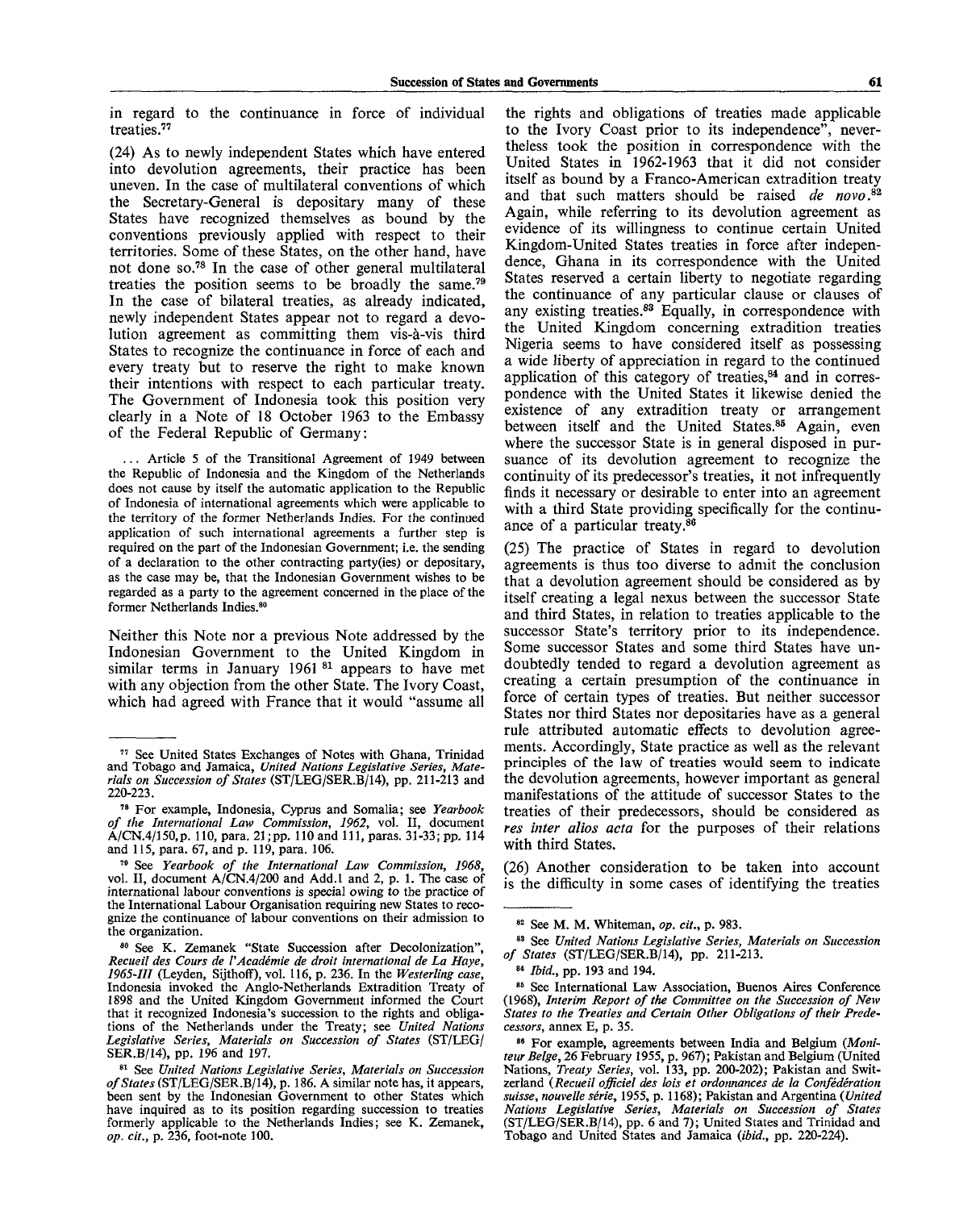covered by a devolution agreement. Attention is drawn to this difficulty in the report of the Committee of the International Law Association,<sup>87</sup> and also in a Note communicated to that Committee by the Commonwealth Relations Office concerning territories formerly dependent on the United Kingdom.<sup>88</sup> The latter Note states:

The British Government has provided the government of territories approaching independence with a list of the treaties considered to apply to those territories. It is not, however, possible to guarantee that such a list will be fully comprehensive or accurate though every effort is made to render it so. The number of treaties involved is enormous and the position concerning the re-application to dependent territories often obscure. *Such lists cannot therefore be regarded as definitive, and they have not been appended to any of the inheritance agreements or otherwise published.* [Italics added by the Special Rapporteur.]

Moreover, even when it is reasonably certain that a treaty was considered to apply to the territory prior to independence, a question may remain as to whether its application after independence would be compatible with the nature of its provisions. Difficulties such as these equally point to the need for a considerable liberty of appreciation to be reserved to successor States in regard to the continuance in force of treaties, notwithstanding their having entered into a devolution agreement.

(27) Accordingly, *paragraph 1* of the present article states the negative rule that the obligations and rights of a predecessor State under treaties do not become applicable as between the successor State and third States in consequence *only* of the fact that the predecessor and successor States have concluded a devolution agreement. This does not deny the general relevance of a devolution agreement as an expression of the successor State's *policy* in regard to continuing its predecessor's treaties in force. But in order to remove any possible uncertainty on the point, it seems desirable to lay down explicitly that a devolution agreement does not by itself create any legal nexus between the successor State and third States.

(28) *Paragraph 2* of the article then provides simply that, when a devolution agreement has been concluded, the obligations and rights of the successor State under treaties formerly in force in respect of its territory are governed by the provisions of the present articles. In other words, they are governed by such principles of the novation of treaties or of succession in the matter of treaties as may be considered to exist in general international law.

## *Article 4. Unilateral declaration by a successor State*

**1. When a successor State communicates to a third State, a party to treaties in force in respect of the successor State's territory prior to independence, a declaration of its will with regard to the maintenance in force of such** **treaties, the respective obligations and rights of the successor State and the third State are governed by the subsequent articles of the present draft.**

**2. When a successor State communicates to the third State a declaration expressing its consent to the provisional application of such treaties pending a decision with regard to their maintenance in force, modification or termination, the treaties shall continue to apply provisionally as between the successor State and the third State unless in the case of a particular treaty:**

**(a) The treaty comes into force automatically as between the States concerned under general international law independently of the declaration; or**

*(b)* **It appears from the treaty or is otherwise established that the application of the treaty in relation to successor State would be incompatible with its object and purpose; or**

**(c) Within three months of receiving the notification the third State in question has informed the successor State of its objection to such provisional application of the treaty.**

**3. The provisional application of a treaty as between a successor State and** a **third State under the present article is terminated if:**

**(a) Subject to any requirement of notice that may have been agreed between them either State communicates to the other its decision to terminate the provisional application of the treaty; or**

*(b)* **The declaration specified a period for the duration of the provisional application of the treaty and this period has expired; or**

**(c) At any time they mutually agree that the treaty shall thenceforth be considered as terminated or, as the case may be, brought into force between them, whether in full or in modified form, or**

*(d)* **It appears from the conduct of the States concerned that they must be considered as having agreed to terminate the treaty, or as the case may be, to bring it into force; or**

**(e) The termination of the treaty itself shall have taken place in conformity with its own provisions.**

#### *Commentary*

(1) In March 1961 the United Kingdom Government suggested to the Government of Tanganyika that, on independence, it should enter into a devolution agreement by exchange of letters, as had been done by other British territories on their becoming independent States. Tanganyika replied that, according to the advice which it had received, the effect of such an agreement might be that it (1) would enable third States to call upon it Tanganyika to perform treaty obligations from which it would otherwise have been released on its emergence into statehood; but (2) would not, by itself, suffice to entitle it to call upon third States to perform towards Tanganyika treaties which they had concluded with the United Kingdom. Accordingly, it did not enter into a devolution agreement, but wrote instead to the Secre-

<sup>87</sup> See International Law Association, *Buenos Aires Conference (1968), Interim Report of the Committee on the Succession of New States to the Treaties and Certain Other Obligations of their Predecessors,* p. 4, note 1 *(a).*

<sup>88</sup>  *Ibid.,* annex B, pp. 28 and 29, para. 6.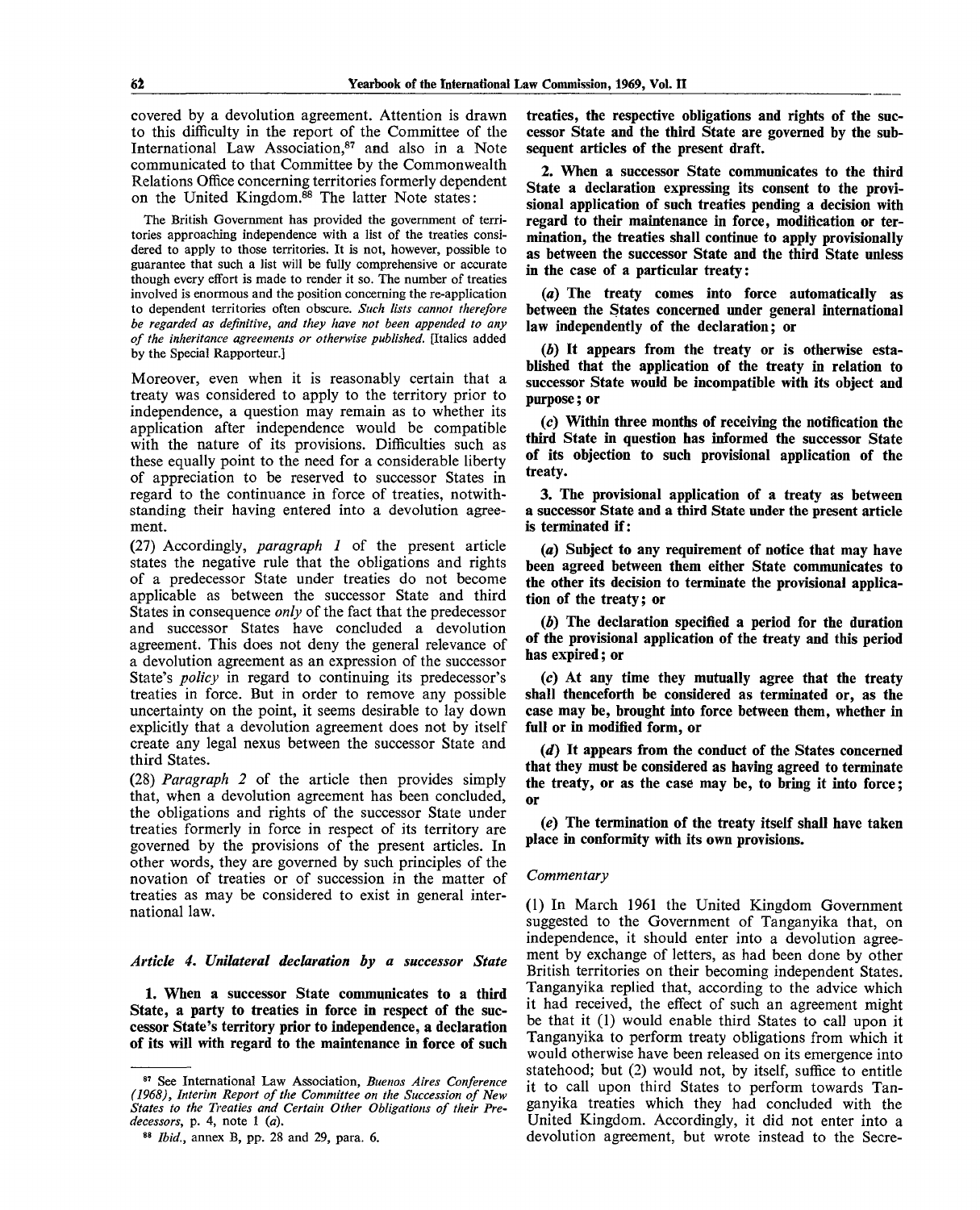tary-General of the United Nations in December 1961 making the following declaration:

The Government of Tanganyika is mindful of the desirability of maintaining, to the fullest extent compatible with the emergence into full independence of the State of Tanganyika, legal continuity between Tanganyika and the several States with which, through the action of the United Kingdom, the territory of Tanganyika was prior to independence in treaty relations. Accordingly, the Government of Tanganyika takes the present opportunity of making the following declaration:

As regards bilateral treaties validly concluded by the United Kingdom on behalf of the territory of Tanganyika or validly applied or extended by the former to the territory of the latter, the Government of Tanganyika is willing to continue to apply within its territory, on a basis of reciprocity, the terms of all such treaties for a period of two years from the date of independence (i.e., until 8 December 1963) unless abrogated or modified earlier by mutual consent. At the expiry of that period, the Government of Tanganyika will regard such of these treaties which could not by the application of the rules of customary international law be regarded as otherwise surviving, as having terminated.

It is the earnest hope of the Government of Tanganyika that during the aforementioned period of two years, the normal processes of diplomatic negotiations will enable it to reach satisfactory accord with the States concerned upon the possibility of the continuance or modification of such treaties.

The Government of Tanganyika is conscious that the above declaration applicable to bilateral treaties cannot with equal facility be applied to multilateral treaties. As regards these, therefore, the Government of Tanganyika proposes *to* review each of them individually and to indicate to the depositary in each case what steps it wishes to take in relation to each such instrument—whether by way of confirmation of termination, confirmation of succession or accession. During such interim period of review any party to a multilateral treaty which has prior to independence been applied or extended *to* Tanganyika may, on a basis of reciprocity, rely as against Tanganyika on the terms of such treaty.<sup>89</sup>

At Tanganyika's express request, the Secretary-General circulated the text of its declaration to all Members of the United Nations.

The United Kingdom then in turn wrote to the Secretary-General requesting him to circulate to all Members of the United Nations a declaration couched in the following terms:

I have the honour .. . to refer to the Note dated 9 December 1961 addressed to your Excellency by the then Prime Minister of Tanganyika, setting out his Government's position in relation to international instruments concluded by the United Kingdom, whose provisions applied to Tanganyika prior to independence. Her Majesty's Government in the United Kingdom hereby declare that, upon Tanganyika becoming an independent Sovereign on 9th of December 1961, they ceased to have the obligations or rights, which they formerly had, as the authority responsible for the administration of Tanganyika, as a result of the application of such international instruments to Tanganyika.<sup>90</sup>

In other words, the United Kingdom caused to be circulated to all Members of the United Nations a formal disclaimer, so far as concerned the territory of Tanganyika, of any obligations or rights of the United Kingdom under treaties applied by it to that territory prior to independence.

(3) Botswana in 1966 and Lesotho in 1967 made declarations in the same terms as Tanganyika.<sup>92</sup> In 1969 Lesotho requested the Secretary-General to circulate to all Members of the United Nations another declaration extending the two-year period of review for bilateral treaties specified in its 1967 declaration for a further period of two years. At the same time, it pointed out that its review of its position under multilateral treaties was still in progress and that, under the terms of its previous declaration, no formal extension of the period was necessary. The new declaration concluded with the following *caveat*:

The Government of the Kingdom of Lesotho wishes it to be understood that this is merely a transitional arrangement. Under no circumstances should it be implied that by this Declaration Lesotho has either acceded to any particular treaty or indicated continuity of any particular treaty by way of succession." 93

(4) In 1968 Nauru also made a declaration which with some minor differences of wording, follows the Tanganyika model closely. But the Nauru declaration does differ on one point of substance to which attention is drawn because of its possible interest in the general question of the existence of rules of customary law regarding succession in the matter of treaties with respect to bilateral treaties. The Tanganyika declaration provides that on the expiry of the provisional period of review Tanganyika will regard such of them as *"could not by the application of the rules of customary international law be regarded as otherwise surviving,* as having terminated". The Nauru declaration, on the other hand, provides that Nauru will regard "each such treaty as having terminated *unless it has earlier agreed with the other contracting party to continue that treaty in existence"* without any reference to customary law. In addition, Nauru requested the circulation of its declaration to members of the specialized agencies as well as to States Members of the United Nations.

(5) Uganda, in a Note to the Secretary-General of 12 February 1963, <sup>94</sup> made a declaration applying a single procedure of provisional application to both bilateral and multilateral treaties. The declaration stated that in respect of all treaties validly concluded by the United Kingdom on behalf of the Uganda Protectorate or validly extended to it before 9 October 1962 (the date of independence) Uganda would continue to apply them, on the basis of reciprocity, until the end of 1963, unless they

<sup>89</sup>  *United Nations Legislative Series, Materials on Succession of States* (ST/LEG/SER.B/14), pp. 177 and 178. 90  *Ibid.,* p. 178.

<sup>(2)</sup> The precedent set by Tanganyika<sup>91</sup> has been followed by a number of other newly independent States whose unilateral declarations have, however, taken varying forms.

<sup>&</sup>lt;sup>91</sup> For the subsequent declaration made by the United Republic of Tanzania on the Union of Tanganyika with Zanzibar, see para. (7) below.

<sup>92</sup> See International Law Association, *op. cit.,* annex A, sect. Ill, pp. 17 and 18, and sect. V, pp. 20 and 21.

<sup>&</sup>lt;sup>93</sup> Text supplied by the Secretariat.

<sup>94</sup> See *United Nations Legislative Series, Materials on Succession of States* (ST/LEG/SER.B/14), pp. 179 and 180. See also the explanatory statement of the Government of Uganda in Sessional Paper No. 2 of 1963 in *The Effect of Independence on Treaties* (a handbook published under the auspices of the International Law Association), London, Stevens and Sons, 1965, p. 386.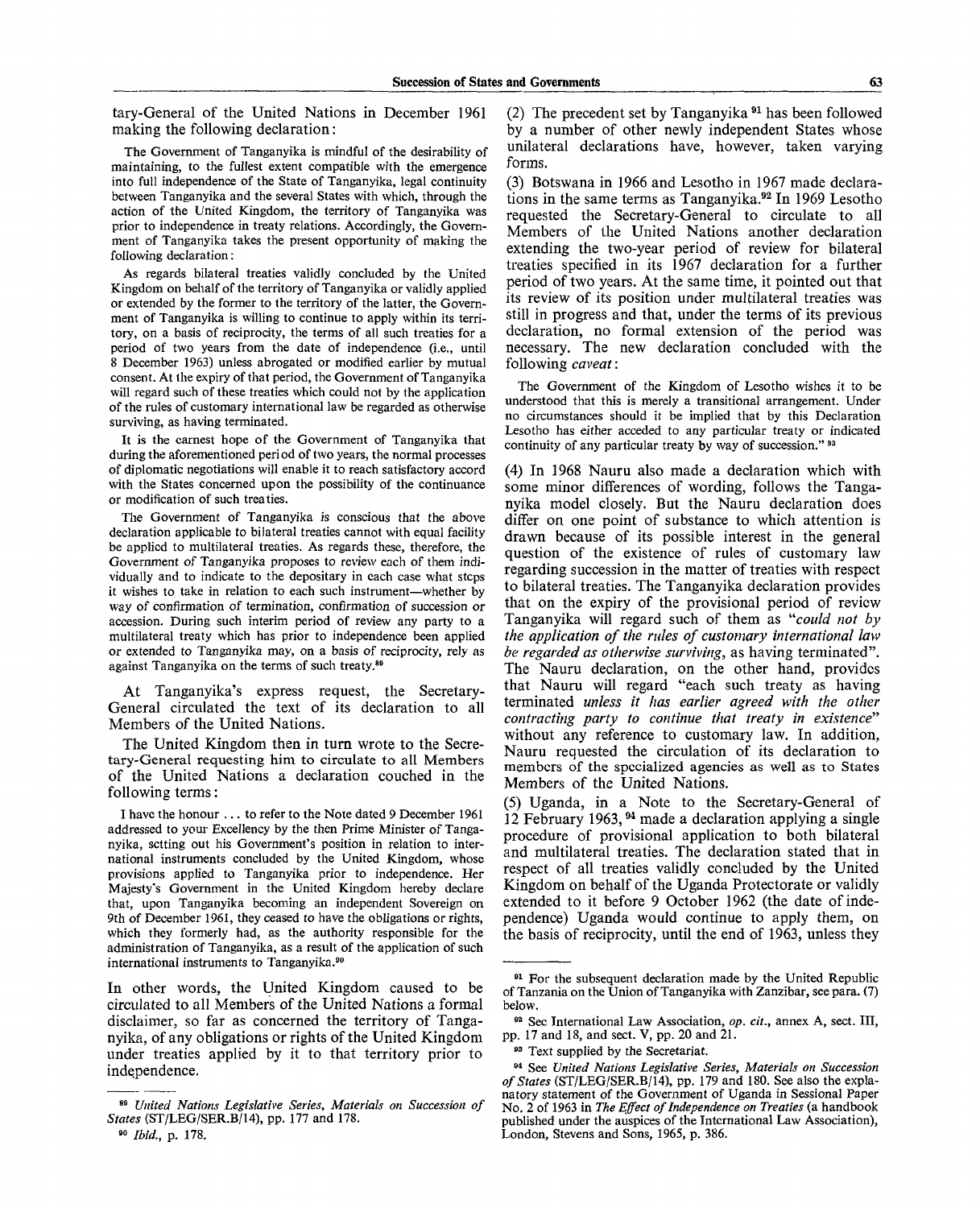should be abrogated, or modified by agreement with the other parties concerned. The declaration added that at the end of that period, or of any subsequent extension of it notified in a similar manner, Uganda would regard the treaties as terminated except such as "must by the application of the rules of customary international law be regarded as otherwise surviving". The declaration also expressed Uganda's hope that before the end of the period prescribed the normal processes of diplomatic negotiations would have enabled it to reach satisfactory accords with the States concerned upon the possibility of the continuance or modification of the treaties; and, in the case of multilateral treaties, it expressed its intention within that same period to notify the depositary of the steps it wished to take in regard to each treaty. Like Tanganyika, Uganda expressly stated that, during the period of review, the other parties to the treaties might, on the basis of reciprocity, rely on their terms as against Uganda.<sup>95</sup>

Kenya<sup>96</sup> and Malawi<sup>97</sup> subsequently requested the Secretary-General to notify Members of the United Nations of declarations made by them in the same form as Uganda. Kenya's declaration contained an additional paragraph which is of some interest in connexion with so-called dispositive treaties and which reads:

Nothing in this Declaration shall prejudice or be deemed to prejudice the existing territorial claims of the State of Kenya against third parties and the rights of a dispositive character initially vested in the State of Kenya under certain international treaties or administrative arrangements constituting agreements.

(6) In September 1965 Zambia communicated to the Secretary-General a declaration framed on somewhat different lines:

I have the honour to inform you that the Government of Zambia, conscious of the desirability of maintaining existing legal relationships, and conscious of its obligations under international law to honour its treaty commitments, acknowledges that many treaty rights and obligations of the Government of the United Kingdom in respect of Northern Rhodesia were succeeded to by Zambia upon independence by virtue of customary international law.

2. Since, however, it is likely that in virtue of customary international law, certain treaties may have lapsed at the date of independence of Zambia, it seems essential that each treaty should be subjected to legal examination. It is proposed, after this examination has been completed, to indicate which, if any, of the treaties which may have lapsed by customary international law the Government of Zambia wishes to treat as having lapsed.

3. The question of Zambia's succession to treaties is complicated by legal questions arising from the entrustment of external affairs powers to the former Federation of Rhodesia and Nyasaland. Until these questions have been resolved it will remain unclear to what extent Zambia remains affected by the treaties contracted by the former Federation.

4. It is desired that it be presumed that each treaty has been legally succeeded to by Zambia and that action be based on this presumption until a decision is reached that it should be regarded as having lapsed. Should the Government of Zambia be of the opinion that it has legally succeeded to a treaty and wishes to terminate the operation of the treaty, it will in due course give notice of termination in the terms thereof.

5. The Government of Zambia desires that this letter be circulated to all States members of the United Nations and the United Nations specialized agencies, so that they will be effected with notice of the Government's attitude.<sup>98</sup>

Subsequently, declarations in the same form were made by Guyana, Barbados and Mauritius. The declarations of Barbados and Mauritius did not contain anything equivalent to paragraph 3 of the Zambian declaration. The Guyanese declaration, on the other hand, did contain a paragraph similar to paragraph 3 dealing with Guyana's special circumstances, and reading as follows:

Owing to the manner in which British Guiana was acquired by the British Crown, and owing to its history previous to that date, consideration will have to be given to the question which, if any, treaties contracted previous to 1804 remain in force by virtue of customary international Jaw.

(7) In all the above instances the United Kingdom requested the Secretary-General to circulate to States Members of the United Nations a formal disclaimer of any continuing obligations or rights of the United Kingdom in the same terms as in the case of Tanganyika (see paragraph (1) above).

(8) Swaziland, the most recent of the ex-British dependencies to make a declaration, has framed it in terms which are at once simple and comprehensive:

I have the honour .. . to declare on behalf of the Government of the Kingdom of Swaziland that for a period of two years with effect from 6 September, 1968, the Government of the Kingdom of Swaziland accepts all treaty rights and obligations entered into prior to independence by the British Government on behalf of the Kingdom of Swaziland, during which period the treaties and international agreements in which such rights and obligations are embodied will receive examination with a view to determining, at the expiration of that period of two years, which of those rights and obligations will be adopted, which will be terminated, and which of these will be adopted with reservations in respect of particular matters.

The declaration was communicated to the Secretary-General with the request that it should be transmitted to all States Members of the United Nations and members of the specialized agencies.

(9) In 1964 the Republic of Tanganyika and the People's Republic of Zanzibar were united into a single sovereign State which subsequently adopted the name of United Republic of Tanzania. Upon the occurrence of the union the United Republic addressed a Note to the Secretary-General informing him of the event and continuing:

The Secretary-General is asked to note that the United Republic of Tanganyika and Zanzibar declares that it is now a single Member of the United Nations bound by the Charter, and that all international treaties and agreements in force between the Republic of Tanganyika or the People's Republic of Zanzibar and other States or international organizations will, to the extent that their imple-

<sup>&</sup>lt;sup>95</sup> In Uganda's declaration the statement in terms refers only to multilateral treaties; but Uganda's intention seems clearly to be that parties to any of the treaties should be able, on the basis of reciprocity, to rely on their terms as against it self during the period of review.

<sup>06</sup> See *The Effect of Independence on Treaties* (a handbook published under the auspices of the International Law Association), London, Stevens and Sons, 1965, p. 387.

<sup>&</sup>lt;sup>97</sup> *Ibid.*, p. 389.

<sup>&</sup>lt;sup>99</sup> Text supplied by the Secretariat.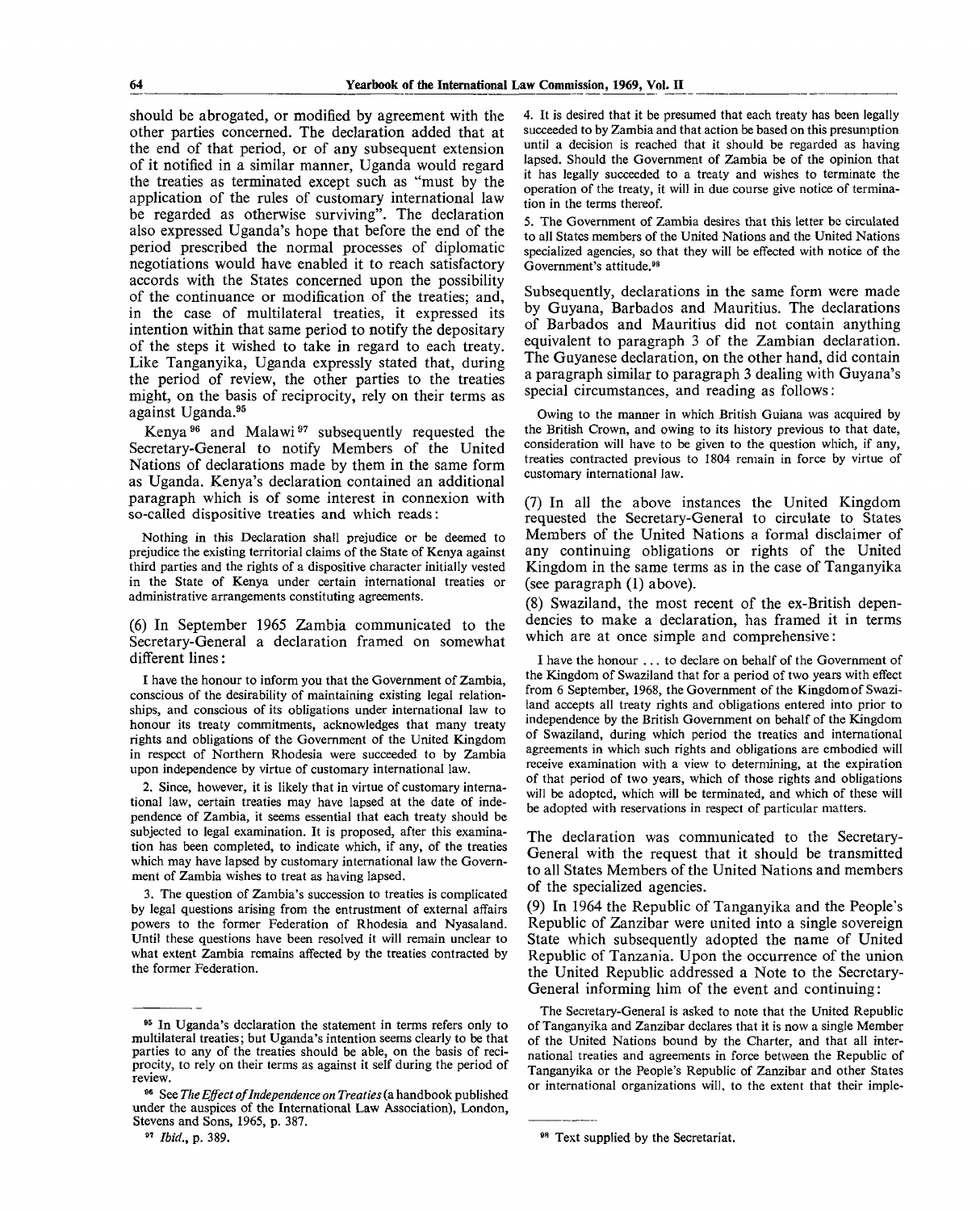mentation is consistent with the constitutional position established by the Articles of Union, remain in force within the regional limits prescribed on their conclusion and in accordance with the principles of international law.<sup>69</sup>

The Note concluded by requesting the Secretary-General to communicate its contents to all Member States of the United Nations, to all organs, principal and subsidiary of the United Nations, and to the specialized agencies. The Note did not in terms continue in force, or refer to in any way, the previous declaration made by Tanganyika in 1961 (see paragraph (1) of this Commentary). But equally it did not annul the previous declaration which seems to have been intended to continue to have effects according to its terms with regard to treaties formerly in force in respect of the territory of Tanganyika.

(10) Two States formerly dependent upon Belgium have also made declarations which have been circulated to States Members of the United Nations. Rwanda's declaration, made in July 1962, was in quite general terms:

The Rwandese Republic undertakes to comply with the international treaties and agreements concluded by Belgium and applicable to Rwanda which the Rwandese Republic does not denounce or which have not given rise to any comments on its part.

The Government of the Republic will decide which of these international treaties and agreements should in its opinion apply to independent Rwanda, and in so doing will base itself on international practice.

These treaties and agreements have been and will continue to be the subject of detailed and continuous investigation. *[Translation from the French by the United Nations Secretariat.]*<sup>10</sup>°

(11) Burundi, on the other hand, in a Note of June 1964, framed a much more elaborate declaration which was cast somewhat on the lines of the Tanganyika declaration. It read:

The Ministry of Foreign Affairs and Foreign Trade of the Kingdom of Burundi presents its compliments to U Thant, Secretary-General of the United Nations, and has the honour to bring to his attention the following Declaration stating the position of the Government of Burundi with regard to international agreements entered into by Belgium and made applicable to the Kingdom of Burundi before it attained its independence.

I. The Government of the Kingdom of Burundi is prepared to succeed to *bilateral agreements* subject to the following reservations:

(1) the agreements in question must remain in force for a period of four years, from 1 July 1962 the date of independence of Burundi, that is to say until 1 July 1966;

(2) the agreements in question must be applied on a basis of reciprocity;

(3) the agreements in question must be renewable by agreement between the parties;

(4) the agreements in question must have been effectively applied;

(5) the agreements in question must be subject to the general conditions of the law of nations governing the modification and termination of international instruments;

(6) the agreements in question must not be contrary to the letter or the spirit of the Constitution of the Kingdom of Burundi.

When this period has expired,<sup>\*</sup> any agreement which has not been renewed by the parties or has terminated under the rules of customary international law will be regarded by the Government of Burundi as having lapsed.

Similarly, any agreement which does not comply with the reservations stated above will be regarded as null and void.

With regard to bilateral agreements concluded by independent Burundi the Government intends to submit such agreements to the Secretary-General for registration once internal constitutional procedures have been complied with.

II. The Government of Burundi is prepared to succeed to *multilateral agreements* subject to the following reservations:

(1) that the matters dealt with in these agreements are still of interest;

(2) that these agreements do not, under article 60 of the Constitution of the Kingdom of Burundi, involve the State in any expense or bind the Burundi individually. By the terms of the Constitution, such agreements cannot take effect unless they have been approved by Parliament.

In the case of multilateral agreements which do not meet the conditions stated above, the Government of Burundi proposes to make known its intention explicitly in each individual case. This also applies to the more recent agreements whose provisions are applied tacitly, as custom, by Burundi. The Government of Burundi may confirm their validity, or formulate reservations, or denounce the agreements. In each case it will inform the depositary whether it intends to be bound in its own right by accession or through succession.

With regard to multilateral agreements open to signature, the Government will shortly appoint plenipotentiaries holding the necessary powers to execute formal acts of this kind.

**III.** In the intervening period, however, the Government will put into force the following *transitional provisions:*

(1) any party to a regional multilateral treaty or a multilateral treaty of universal character which has been effectively applied on a basis of reciprocity can continue to rely on that treaty as of right in relation to the Government of Burundi until further notice;

(2) the transitional period will terminate on 1 July 1966;

(3) no provision in this Declaration may be interpreted in such a way as to infringe the territorial integrity, independence or neutrality of the Kingdom of Burundi.

The Ministry requests the Secretary-General to be so good as to issue this Declaration as a United Nations document for circulation among Member States and takes this opportunity to renew to the Secretary-General the assurances of its highest consideration. *[Translation from the French by the United Nations Secretariat.]<sup>101</sup>*

Jn this declaration, it will be noted, the express provision that during the period of review the other parties may continue to rely on the treaties as against Burundi appears to relate only to multilateral treaties.

(12) Thus, the number of newly formed States which have made unilateral declarations proclaiming their attitude towards treaties previously having application in

<sup>99</sup> See *The Effects of Independence on Treaties* (a handbook published under the auspices of the International Law Association), London, Stevens and Sons, 1965, pp. 381-382; and United States, Department of State, *Treaties in Force*—*A List of Treaties and other International Agreements of the United States in Force on January I, 1968* (Washington D.C., Government Printing Office, 1968), p. 200.

<sup>100</sup> See *United Nations Legislative Series, Materials on Succession of States* (ST/LEG/SER.B/14), p. 146. This declaration was transmitted to the Secretary-General by the Belgian Government in 1967 *"a litre a"information".*

<sup>\*</sup> Extended for a further period of two years by a Note of December 1966.

<sup>101</sup> See International Law Association, *op. cit.,* annex A, VI, pp. 21-24.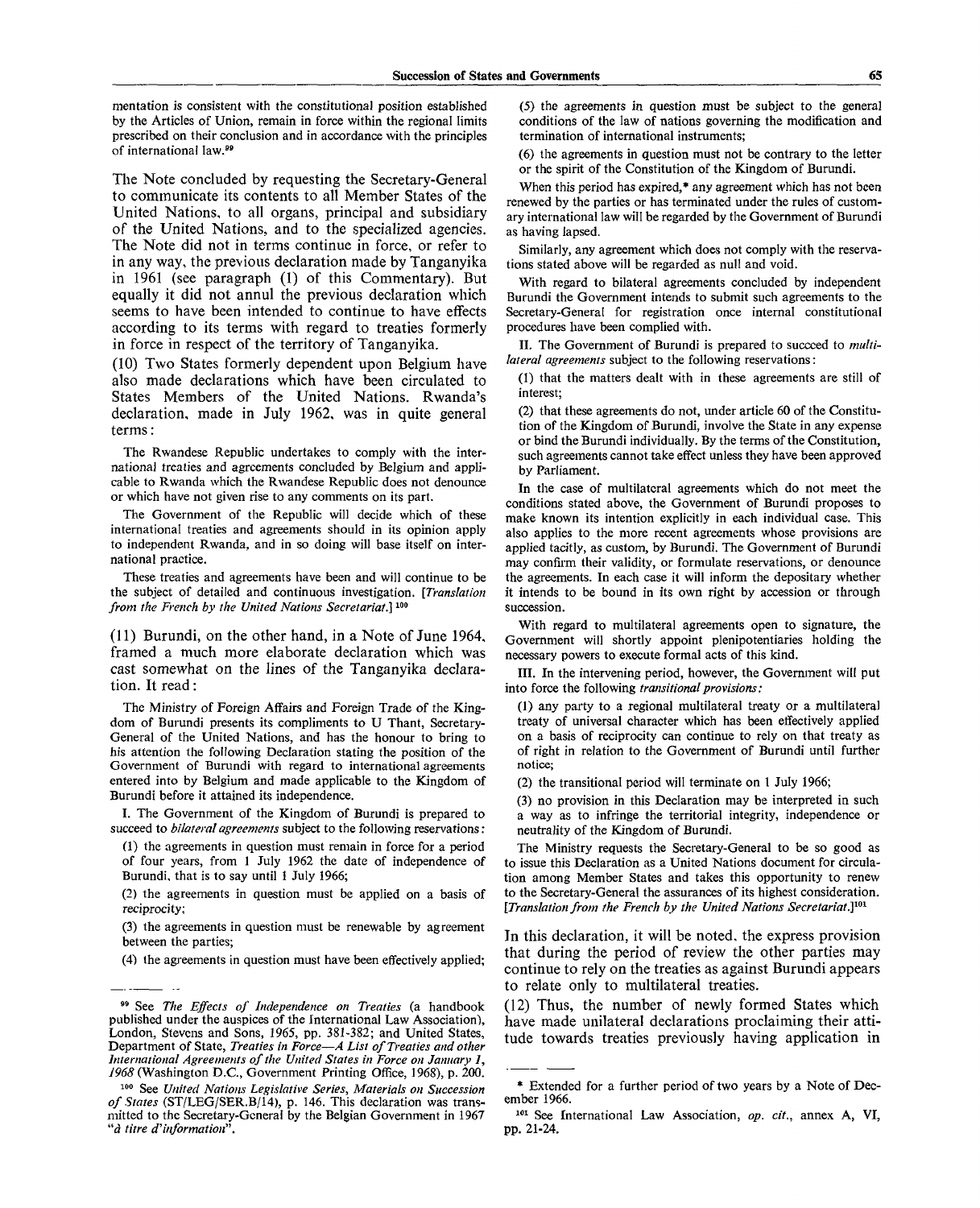respect of their territory, is now quite substantial. Those declarations will be examined in a later commentary, together with devolution agreements, for such indications as they may contain of rules of customary law governing succession in the matter of treaties. The present article is concerned rather with the specific legal effects of the declarations, as such, in the relations between the declarant State and other States parties to treaties having application in respect of its territory prior to independence.

(13) The declarations here in question do not fall neatly into any of the established treaty procedures. They are not sent to the Secretary-General in his capacity as registrar and publisher of treaties under Article 102 of the Charter. The communications under cover of which they have been sent to the Secretary-General have not asked for their registration or for their filing and recording under the relevant General Assembly resolutions. In consequence, the declarations have not been registered or filed and recorded; nor have they been published in any manner in the United Nations *Treaty Series.*

(14) Equally, the declarations are not sent to the Secretary-General in his capacity as a depositary of multilateral treaties. A sizable number of the multilateral treaties which these declarations cover may, no doubt, be treaties of which the Secretary-General is the depositary. But the declarations also cover numerous bilateral treaties for which there is no depositary, as well as multilateral treaties which have depositaries other than the Secretary-General.

(15) The declarations seem to be sent to the Secretary-General on a more general basis as the international organ specifically entrusted by the United Nations with functions concerning the publication of acts relating to treaties or even merely as the convenient diplomatic channel for circulating to all States Members of the United Nations and members of the specialized agencies notifications of such acts. At any rate, the Secretary-General has in each case accepted the function entrusted to him by the State concerned and has communicated the text of the declaration to all States Members of the United Nations and, in addition, when so requested, to any other States members of the specialized agencies.

(16) Unlike devolution agreements, the declarations are addressed directly to the other interested States, that is, to the States parties to the treaties applied to the new State's territory prior to its independence. Moreover, they appear to contain, in one form or another, an engagement by the declarant State, on the basis of reciprocity, to continue the application of those treaties after independence provisionally pending its determination of its position with respect to each individual treaty. The Uganda-type declarations (paragraph (5) above) fix both for bilateral and multilateral treaties a specific period—usually of two years from independence during which the new State accepts the provisional application of its predecessor's treaties; and they expressly state that at the end of this period (or of any extension of it subsequently notified) the predecessor's treaties will be regarded as terminated except such as must be considered under customary international law as still surviving. The Swaziland declaration (paragraph (8) above), although it is formulated somewhat differently and does not contain the express statement concerning determination, also fixes a specific period of two years for all treaties and would seem, by implication, to have the same effect as the Uganda-type declarations. The Tanganyika-type declarations (paragraphs (1) to (4) and (11) above) deal with bilateral treaties in the same manner as the Uganda-type declarations, prescribing a specific period of provisional application after which the predecessor's treaties are to be regarded as terminated. But in the case of multilateral treaties they appear to envisage provisional application of each treaty for an indeterminate period pending the review by the new State of its position with respect to that treaty.

(17) The Zambia-type declarations, as commentators have pointed out,<sup>102</sup> are more affirmative in their attitude towards succession to the predecessor State's treaties. These declarations assume that the declarant State will have succeeded, by virtue of customary international law to "many treaty rights and obligations" of its predecessor. And their technique is to express the wish that the other parties to the treaties should presume that each treaty has been succeeded to by the declarant State and base their action on this presumption until a decision is reached that it should be regarded as having lapsed. Even so, it may be doubted whether the Zambia-type declarations constitute anything more than a particular form of engagement by a new State for the provisional application of its predecessor's treaties. They expressly recognize that in virtue of customary law certain treaties may have lapsed at the date of independence; they furnish no indications which might serve to identify either the treaties which are to be considered as succeeded to by the declarant State or those which are to be considered as likely to have lapsed; and they expressly state it to be essential that *each* treaty should be subjected to legal examination with a view to determining whether or not it has lapsed. No doubt, the affirmative form of the presumption contained in these declarations may have some significance in appreciating whether a "novation" has afterwards occurred with regard to a particular treaty. But the declarations, according to their express terms, envisage the continued application of the predecessor State's treaties until a decision has been reached by the declarant State with respect to each particular treaty whether or not it has lapsed; and this would seem clearly to be an engagement for the provisional application of each treaty for an indeterminate period pending a decision whether the treaty has been succeeded to or has lapsed.

(18) The declarations, as previously mentioned, are addressed to a large number of States among which are, for the most part, to be found the other parties to the treaties applied to the declarant State's territory prior to its independence. On the other hand, they are unilateral acts the legal effects of which for the other parties to the treaties cannot depend on the will of the declarant State alone. This could be so only if a newly independent

<sup>102</sup> See D. P. O'Connell, *op. cit.,* vol. II, pp. 121-122; see also the Commonwealth Office Note, in International Law Association, *op. cit.,* annex B, p. 26.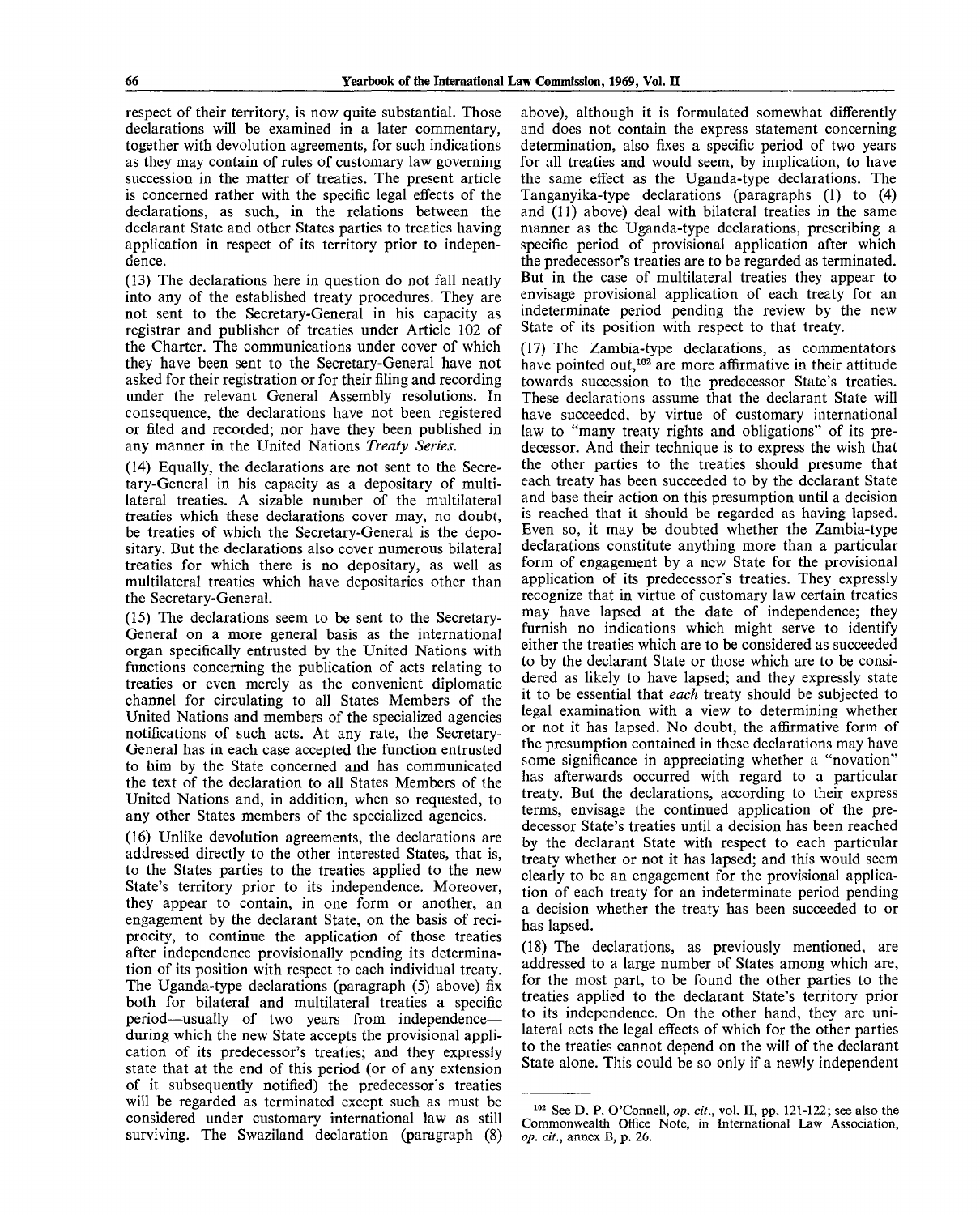State might be considered as possessing under international law a right to the provisional application of the treaties of its predecessor for a certain period after independence. The notion of such a right is not without its attractions. But that notion does not seem to have any basis in State practice; indeed, many of the declarations themselves clearly assume that the other parties to the treaties are free to accept or reject the declarant State's proposal to apply its predecessor's treaties provisionally. Equally, the treaties themselves do not contemplate the possibility either of "provisional parties" or of a "provisional application". Accordingly, the legal effect of the declarations seems to be that they furnish the basis for a *collateral* agreement in simplified form between the new State and the individual parties to its predecessor's treaties for the provisional application of the treaties after independence. The agreement may, of course, be express but may equally arise from the conduct of any individual State party to any treaty covered by the declaration in particular from acts showing that it regards the treaty as still having application with respect to the territory.

(19) The declarations now under discussion thus appear to have as their first object the creation, in a different context, of a treaty relation analogous to that which is the subject of article 25 of the Vienna Convention on the Law of Treaties. This is the article which deals with agreements for the provisional application of treaties pending their entry into force. Here the declarations in effect invite an agreement for provisional application pending determination of the question whether each individual treaty is *to* be considered as in force with respect to the new State either by virtue of a "succession" or "novation". As previously explained, they do not purport to deal with the question of the *definitive participation* of the new State in the treaties; this they leave as a matter to be determined with respect to each individual treaty during a period of review, the situation being covered meanwhile by the application of the treaty provisionally on the basis of reciprocity.

(20) There is, of course, nothing to prevent a new State from making a unilateral declaration in which it announces definitively that it considers itself, or desires to have itself considered, as a party to treaties, or certain treaties, of its predecessor applied to its territory prior to independence. In that event, since the declaration would not, as such, be binding on other States, its legal effect would be governed simply by the provisions of the present articles relating to succession to or "novation" of treaties in force in respect of a territory prior to independence. In other words, in relation to the third States parties to the predecessor State's treaties the legal effect of such a unilateral declaration would be analogous to that of a devolution agreement and would depend on the general law set out in the subsequent articles of the present draft.

(21) *Paragraph 1* of article 4 lays down for unilateral declarations a general provision similar to that stated in paragraph 2 of article 3 for devolution agreements. It seems necessary to include such a general provision in the article even although up till now the declarations of successor States have for the most part been directed to the provisional application of the treaties rather than to determining definitively their position with regard to their predecessor's treaties. The possibility of a successor State's making a declaration of its understanding or its will regarding the actual question of succession cannot be excluded. Indeed, the Zambia-type declaration in some respects goes near to being such a declaration. Since a unilateral declaration of the kind here in question cannot of its own force create obligations or rights for third States, its effects like those of a devolution agreement would seem necessarily to be governed by such principles of the novation of treaties or of succession as may be found to apply in general international law.

(22) *Paragraph 2* seeks to determine under what conditions a declaration by a successor State inviting the provisional application of its predecessor's treaties becomes binding upon third States parties to those treaties. Its first two sub-paragraphs deal with cases in which, for quite opposite reasons, provisional application would appear to be excluded by the nature of the treaty.

*Sub-paragraph* (a) excludes such treaties, if any, as the Commission may consider to be automatically binding upon a successor State; for any such treaties would be maintained in force in accordance with their terms definitively and not merely provisionally. The insertion of this sub-paragraph is purely precautionary, pending the Commission's conclusions whether any, and if so which, treaties are succeeded to automatically by a newly independent State.

*Sub-paragraph* (b), on the other hand, excludes treaties which by reason of their particular object and purpose are not susceptible of any application in relation to the successor State. A typical example is where participation in the treaty presupposes membership of an international organization and the successor State is not a member of the organization; e.g. the European Convention on Human Rights, concluded by the United Kingdom as a member of the Council of Europe but extended by it to non-European territories which afterwards became independent.

(23) It is *sub-paragraph 2* (c) which contains the main provision and this requires separate consideration. The critical point is whether, in the event of a declaration inviting the provisional application of the predecessor State's treaties, the acceptance of third States should be presumed unless they notify the successor State to the contrary or whether the presumption should be against provisional application unless the third State in question has manifested in some way its acceptance of the invitation. If State practice may not be very clear on the point, general considerations of convenience and of the orderly conduct of international relations would seem to favour the institution of "provisional application" as a transitional procedure for smoothing the solution of the treaty problems which arise on the emergence of a new State. Accordingly, the rule proposed in sub-paragraph *(c)* contemplates that, in the event of such a declaration, the predecessor State's treaties shall be applied provisionally unless within three months the third State in question has notified its objection to the